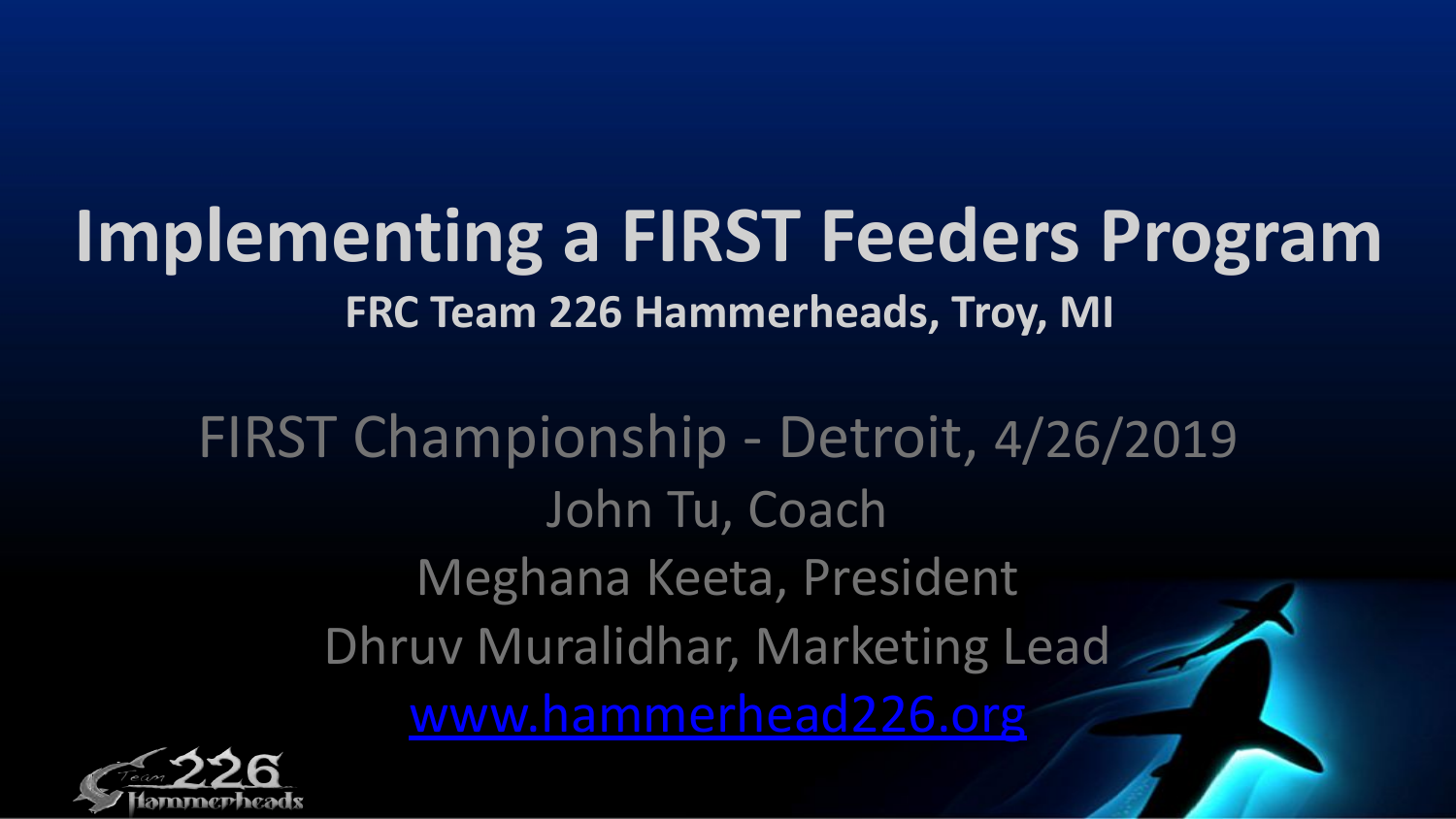## **Agenda**

- o FIRST In Michigan Progression of Programs
- o Troy Youth Robotics (TYR)
- o Town Hall Meetings
- o Resources Provided by TYR
- o Growth and Sustainability
- o Pearls



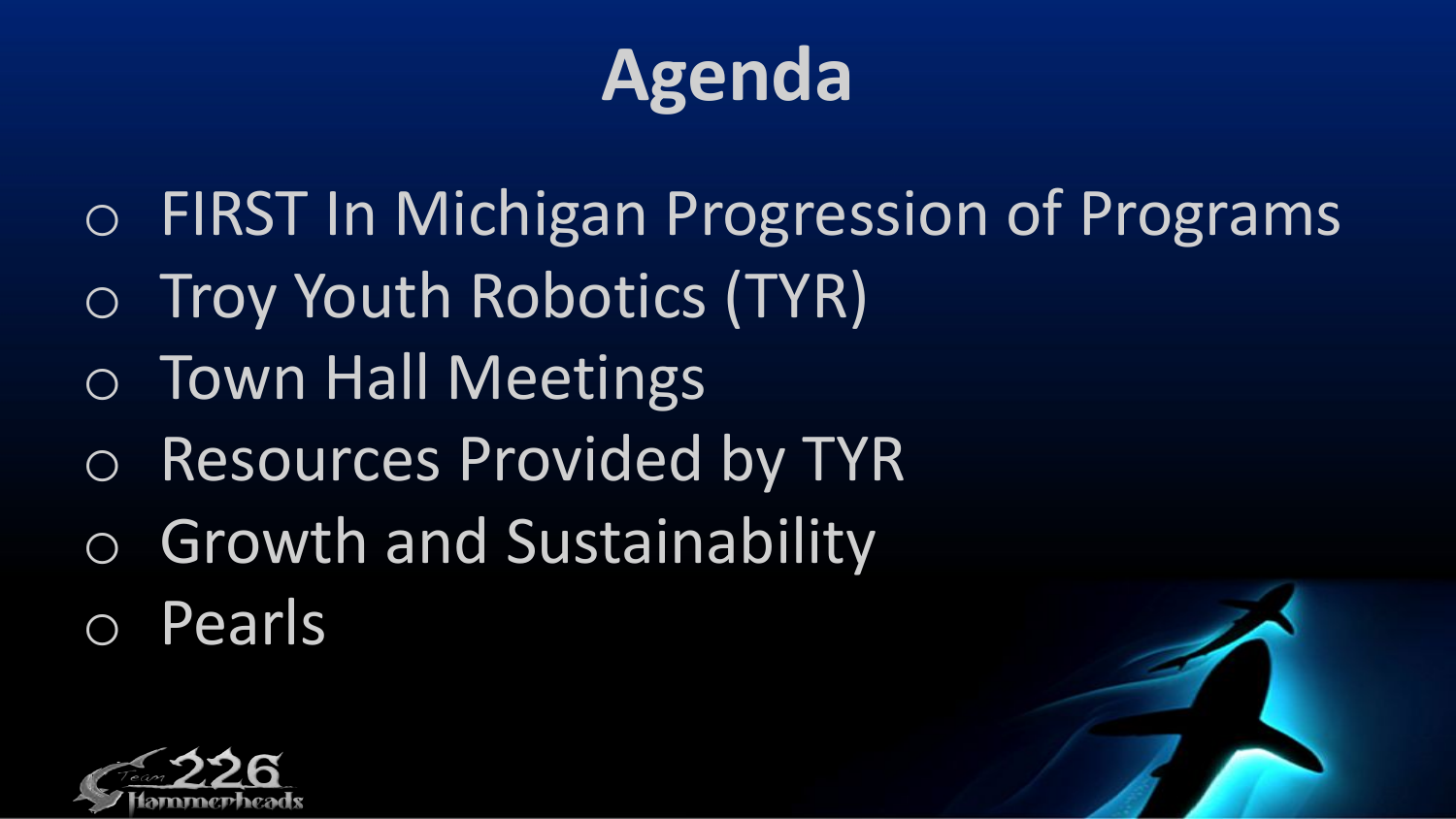### **About the Hammerheads**

- o 20th Year competing in FRC
- o Students from both Troy High and Athens High School in Troy, Michigan
- o 100+ students
- o 2019 Michigan State Championship Chairman's Winner
- o 2017, 2018, 2019 Michigan District Chairman's Winner
- o 2018, 2019 Michigan District Engineering Inspiration Winner
- o Host a competition for all 4 levels of FIRST
- o Participate in numerous outreach events in our community

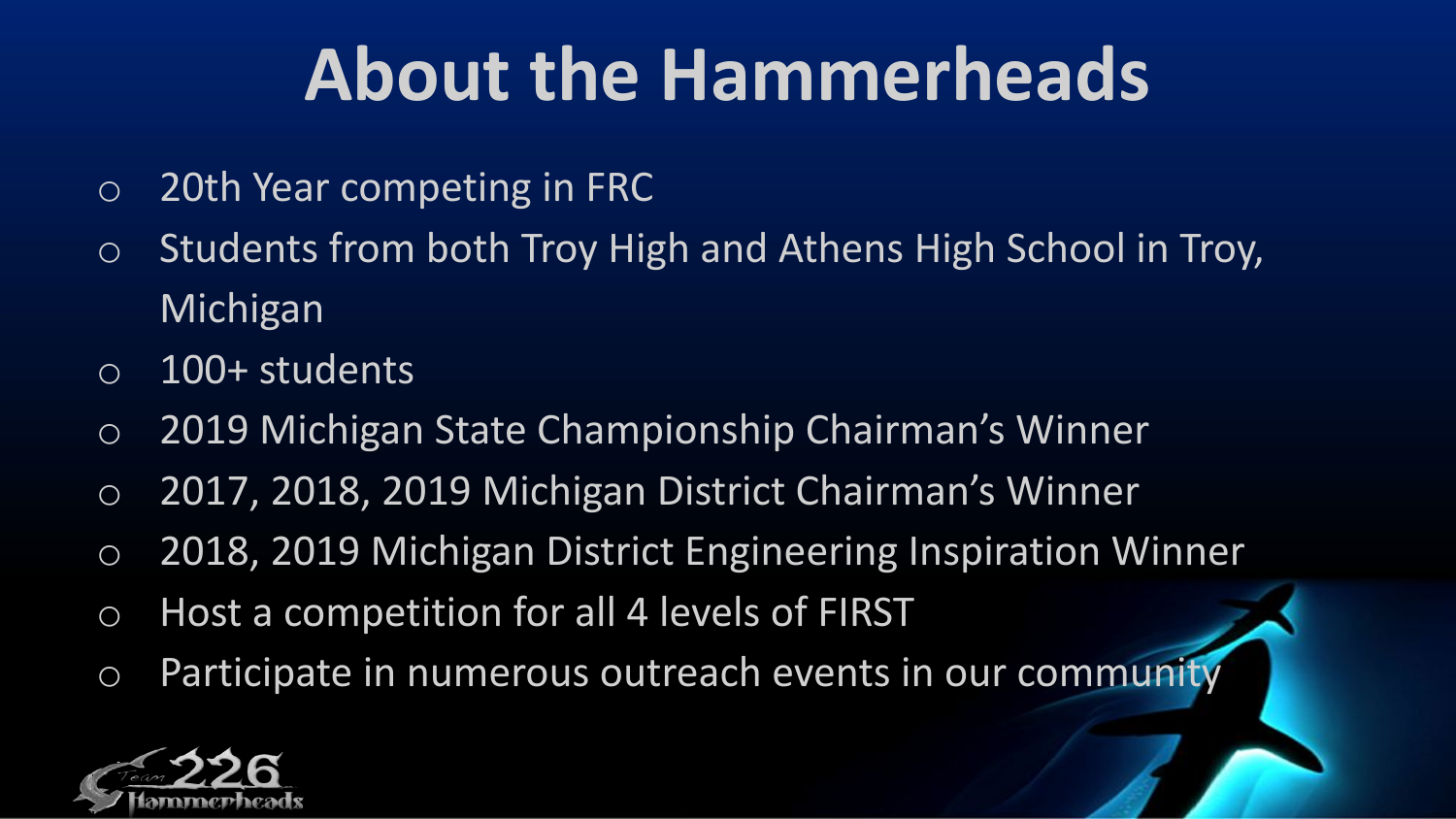#### **FIRST in Michigan Progression of Programs**

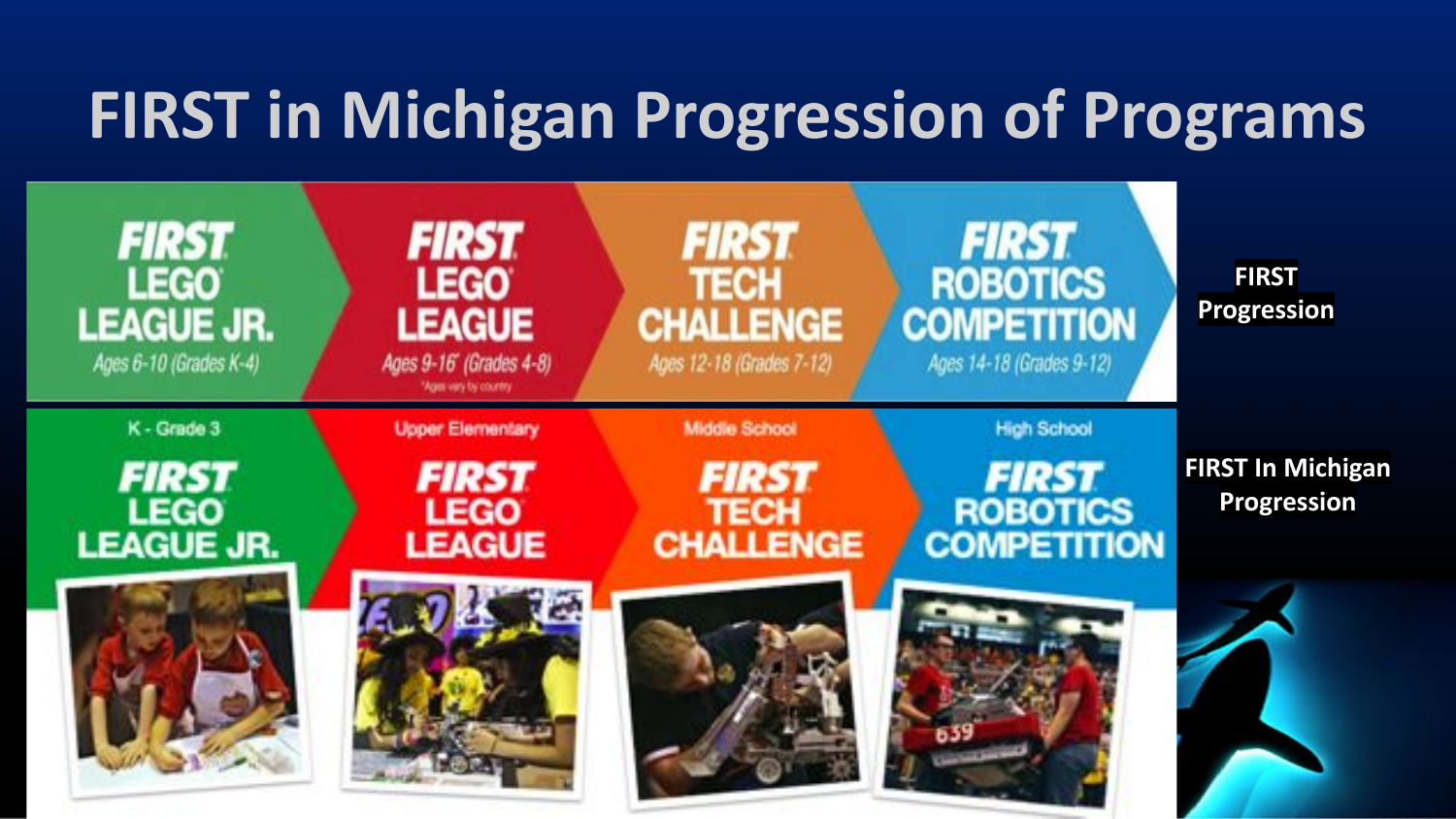# **Troy Youth Robotics**



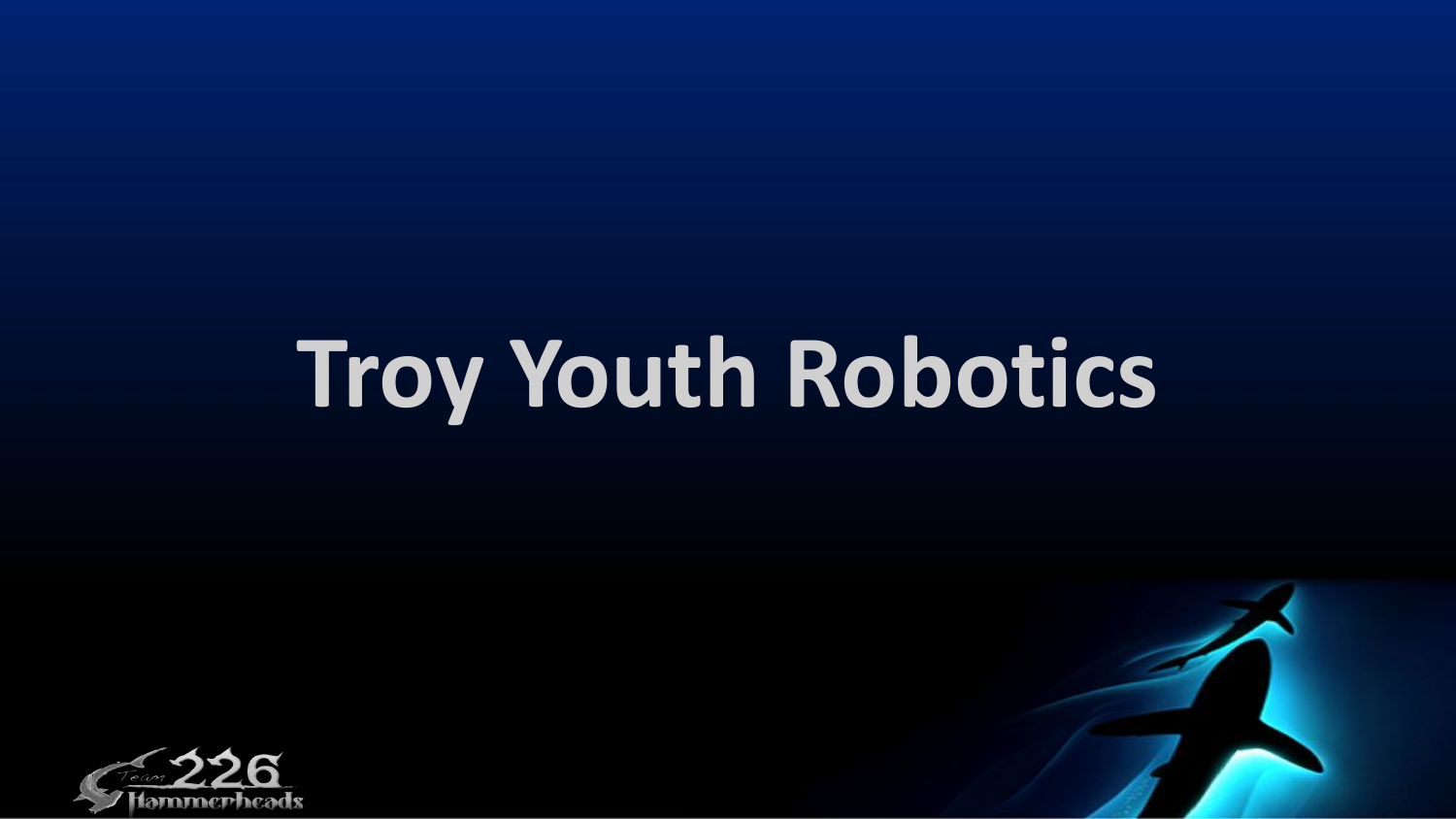#### **TYR Overview**

- o Formed in August 2017 to promote and coordinate FIRST robotics program in the city of **Troy**
- o Troy School District
	- *» 12 Elementary Schools*
	- *» 4 Middle Schools*
	- *» 3 High Schools (2 FRC Teams)*



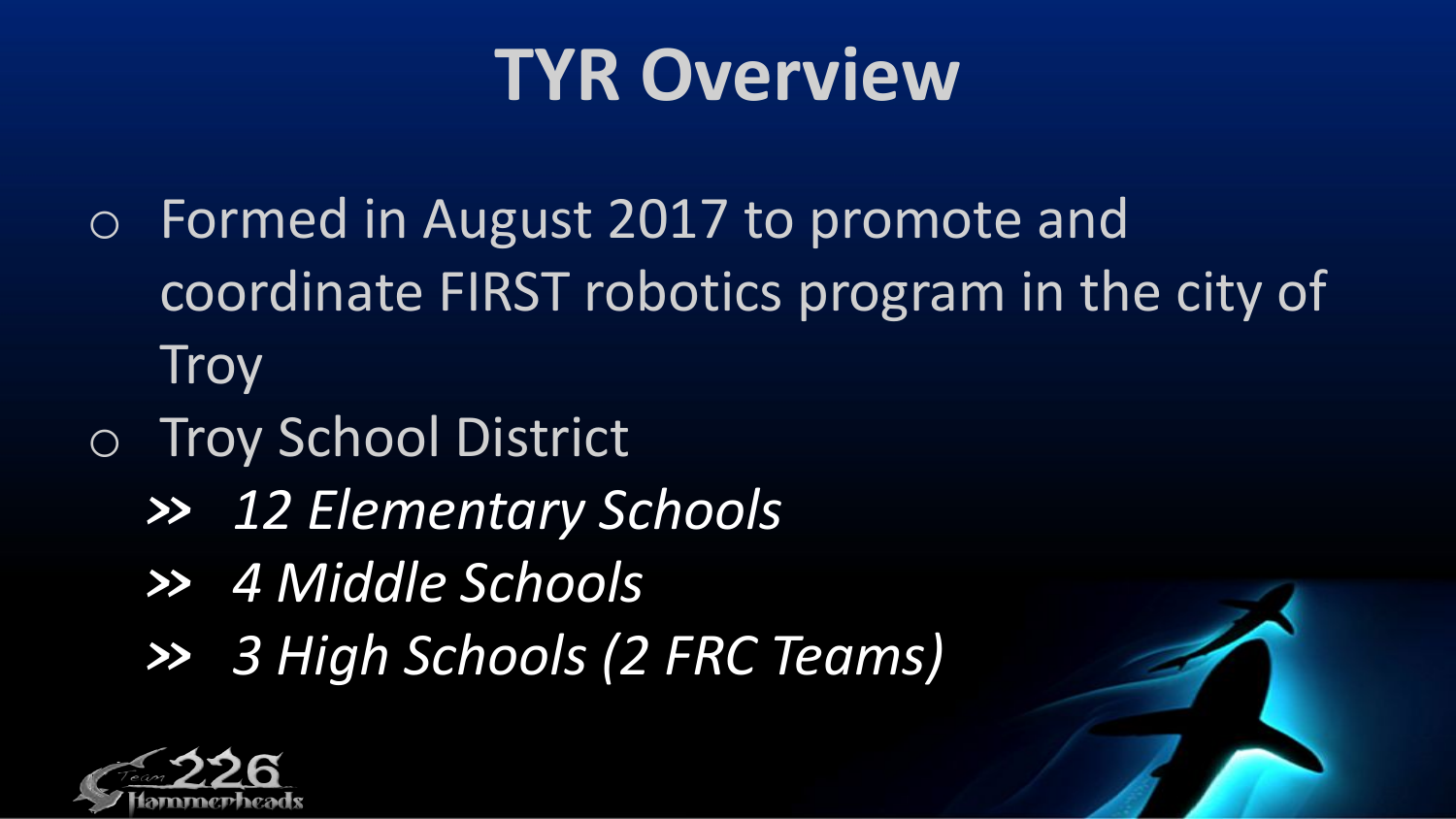# **Why TYR Started**

- o Many inquiries from parents in the community
- o Most commonly asked question:
	- *» "How do I join a robotics team?"*
- o High interest in robotics
- o Insufficient number of teams



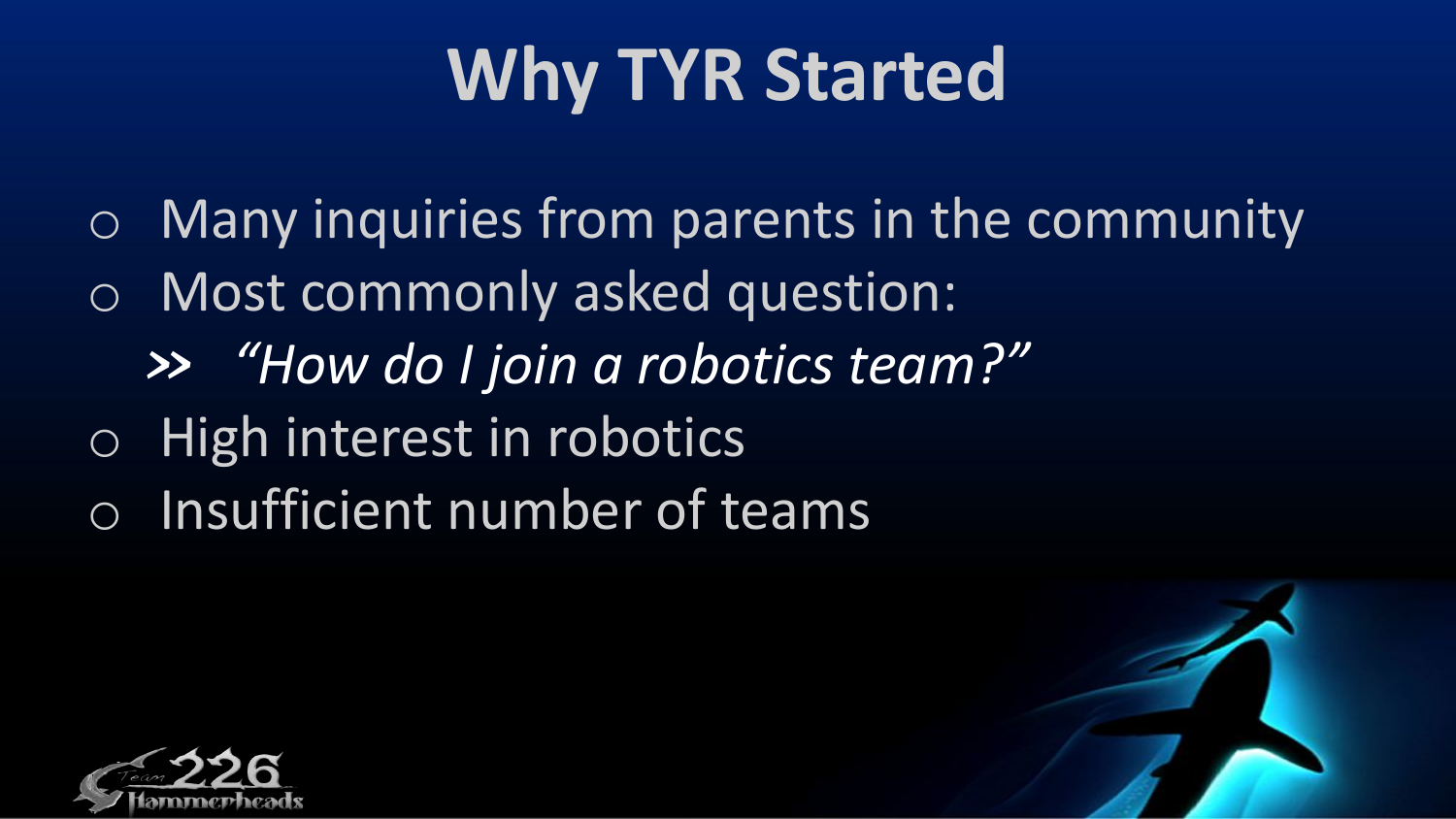# **Key Issues**

- $\circ$  Lack of comprehensive robotics team listing within the City of Troy; difficult team networking and coordination
- o Unable to join teams due to lack of information
- o Lack of team persistence at some schools
	- *» Unable to transfer grant funded team kits to next year's teams*
	- *» Adverse impact on State Grant for rookie teams*
- o Assistance with resource sharing
	- *» FTC full field*
	- *» Student technical and business mentors*



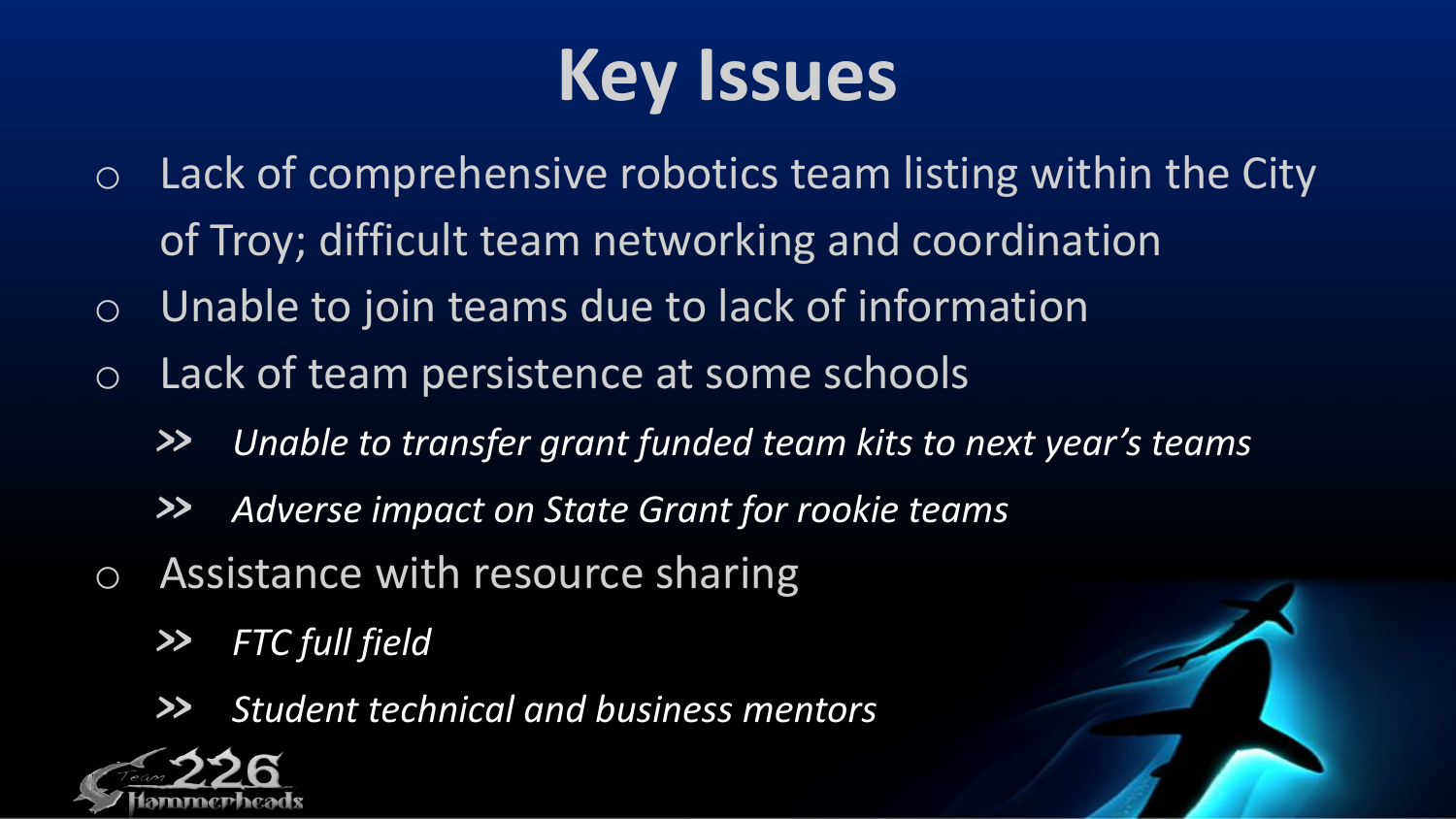#### **Initial Goals**

- $\circ$  Enhance robotics program coordination within the city of Troy as coordinated progression allows for more experienced students at the next level of robotics challenge
- o Promote STEM through robotics progression programs



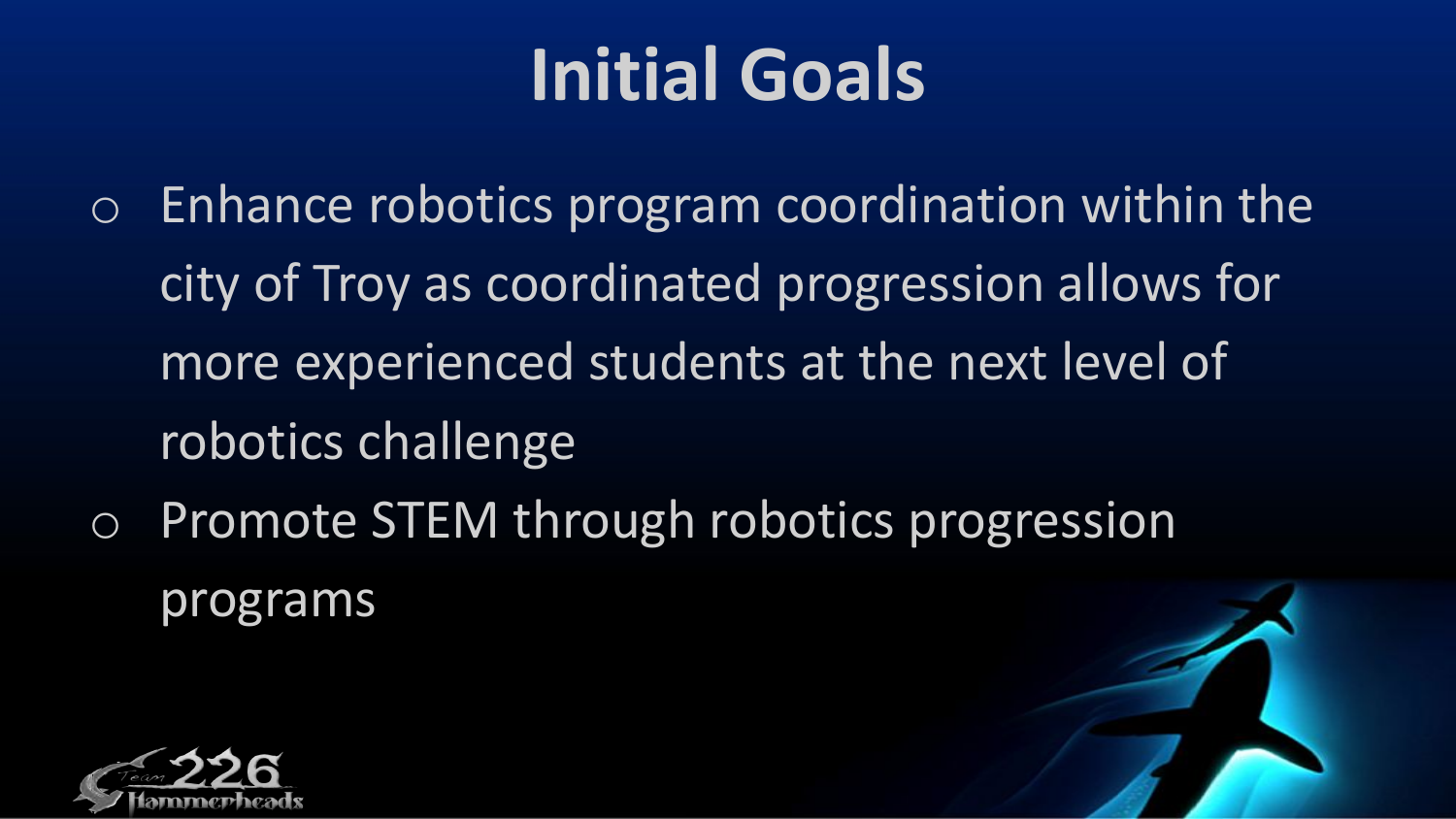### **TYR Results in 18 Months**

- o Increased K-8 FIRST Teams from 17 to 61
- o K-8 FIRST Teams in 2018-19 Season
	- *» 21 Jr. FLL , 16 FLL , 24 FTC teams*
- o FTC middle school teams increased from 8 to 24
- o 6 FTC teams advanced to Michigan State Championship in 2018
- o 30+ student mentors for FTC
- o 20+ student mentors for FLL

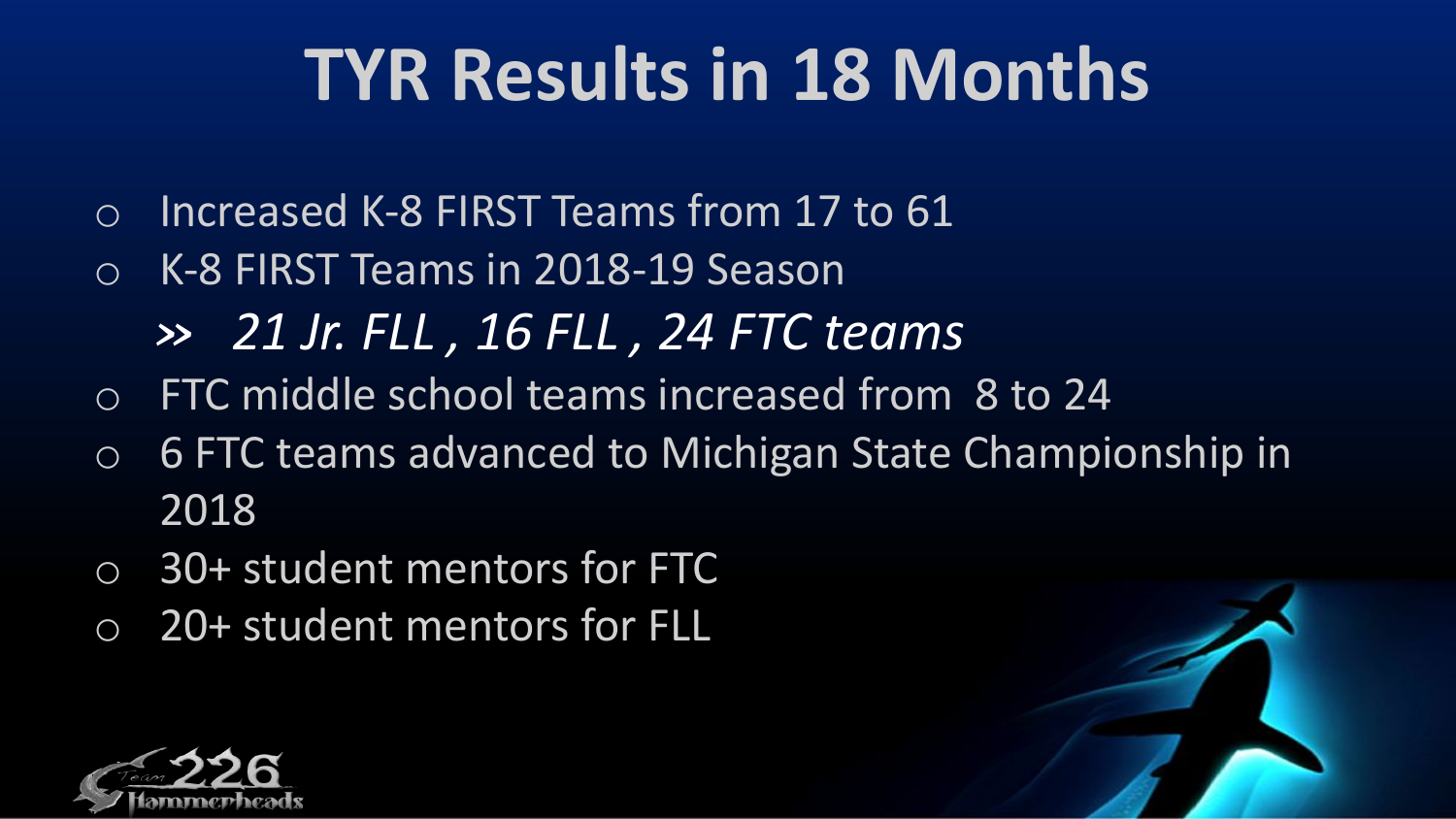#### **TYR Growth**

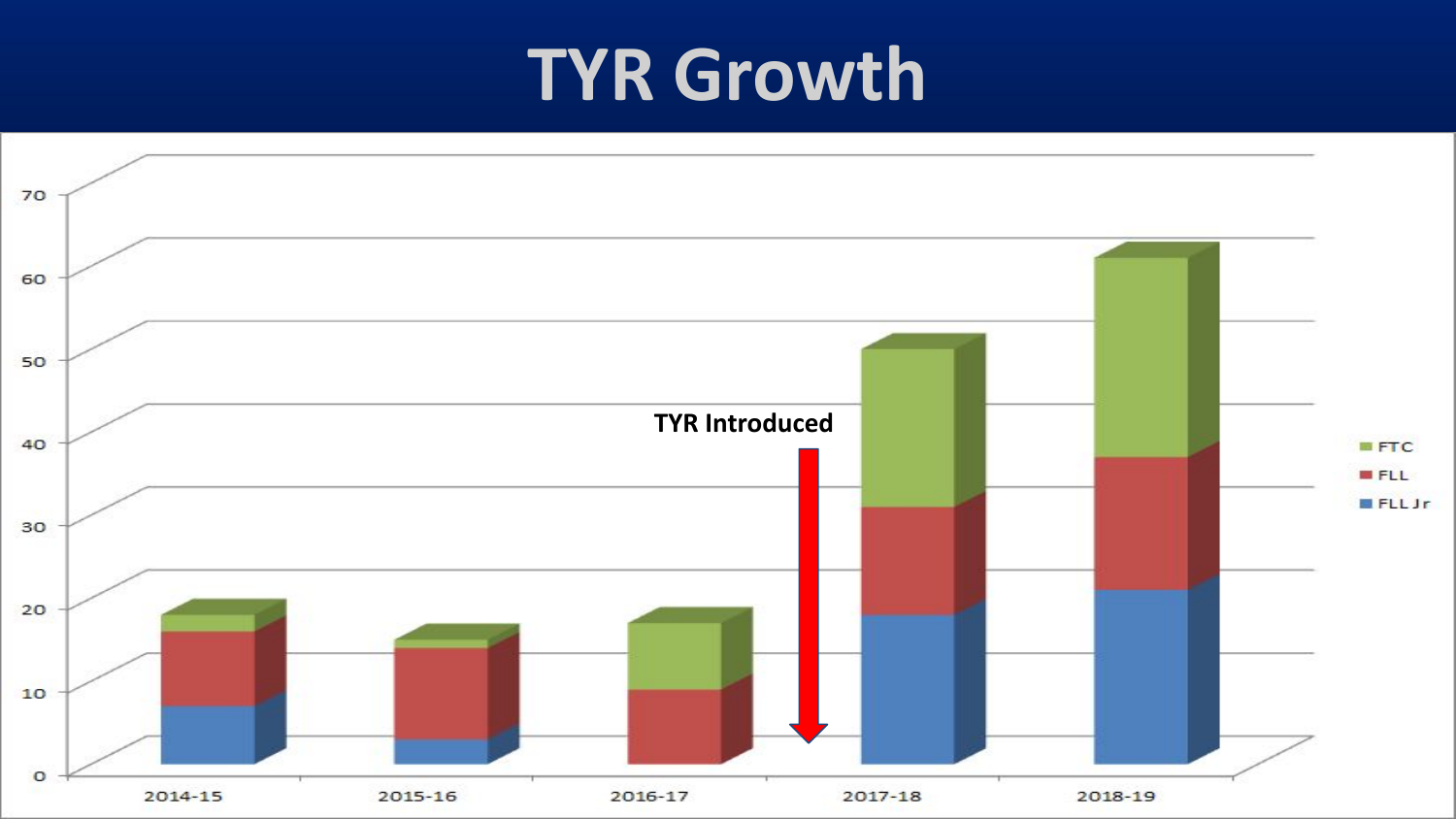# **Town Hall Meetings**



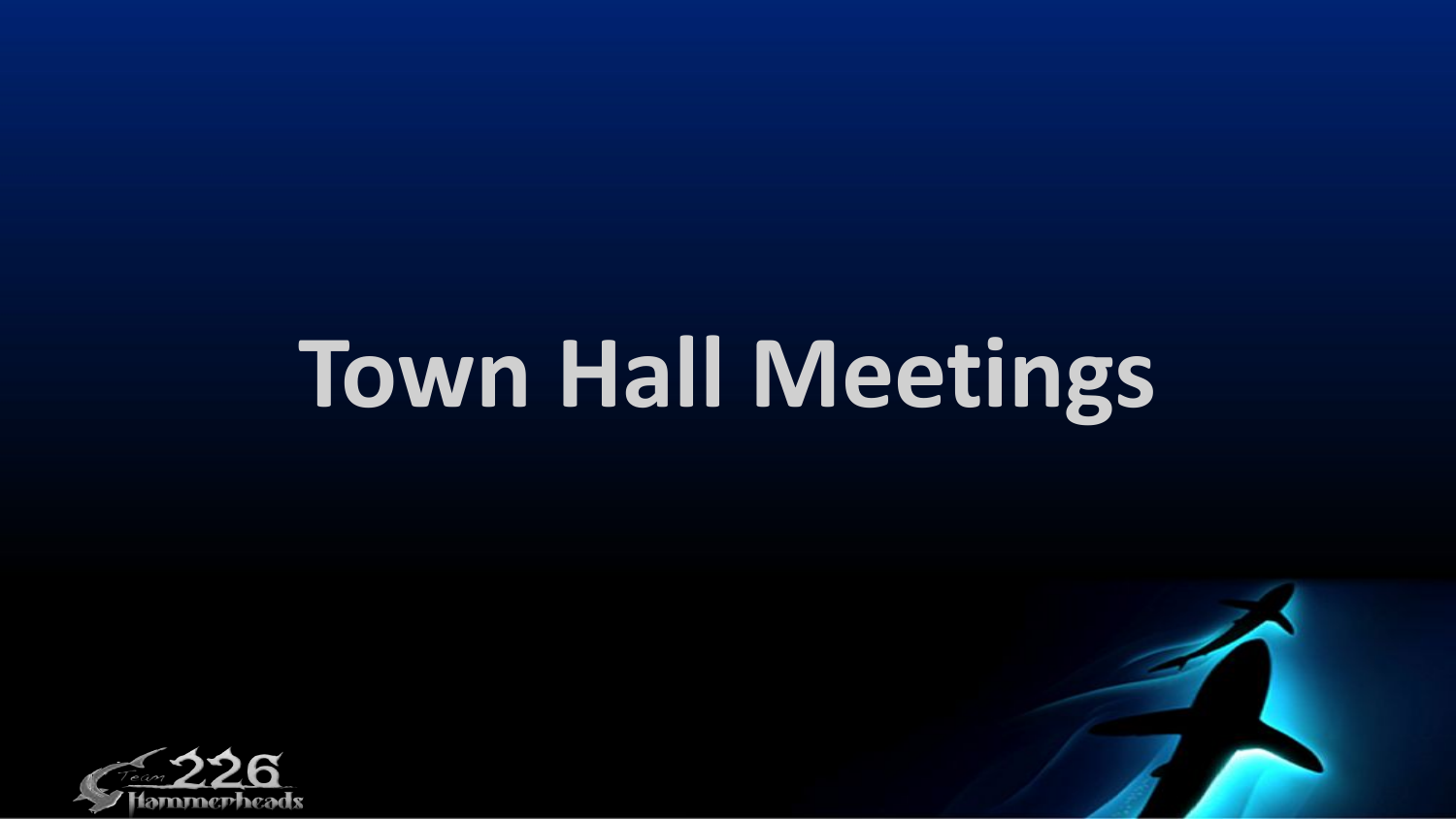**Robotics Town Hall** Thursday, July 26, 2018 6:30 to 8:30 pm at Athens High School TACC (Troy Athens Conference Center)

Parents and students attending Troy School District K-8 are welcome to attend and learn how to join existing teams or create new teams. This event is hosted by Troy and Athens High School Robotics Team, FRC 226, Hammerheads.

**Business • Engineering** Fun . Competition . Outreach . Friendship . Teamwork Find your passionwww.hammerhead226.or

# **Town Hall Meeting**

- $\circ$  Initial meeting in July with at least one follow up town hall
- o School district email / flyer distribution to parents
- o Publicize event on social media
- o Ask existing FLL and FTC teams to showcase their robots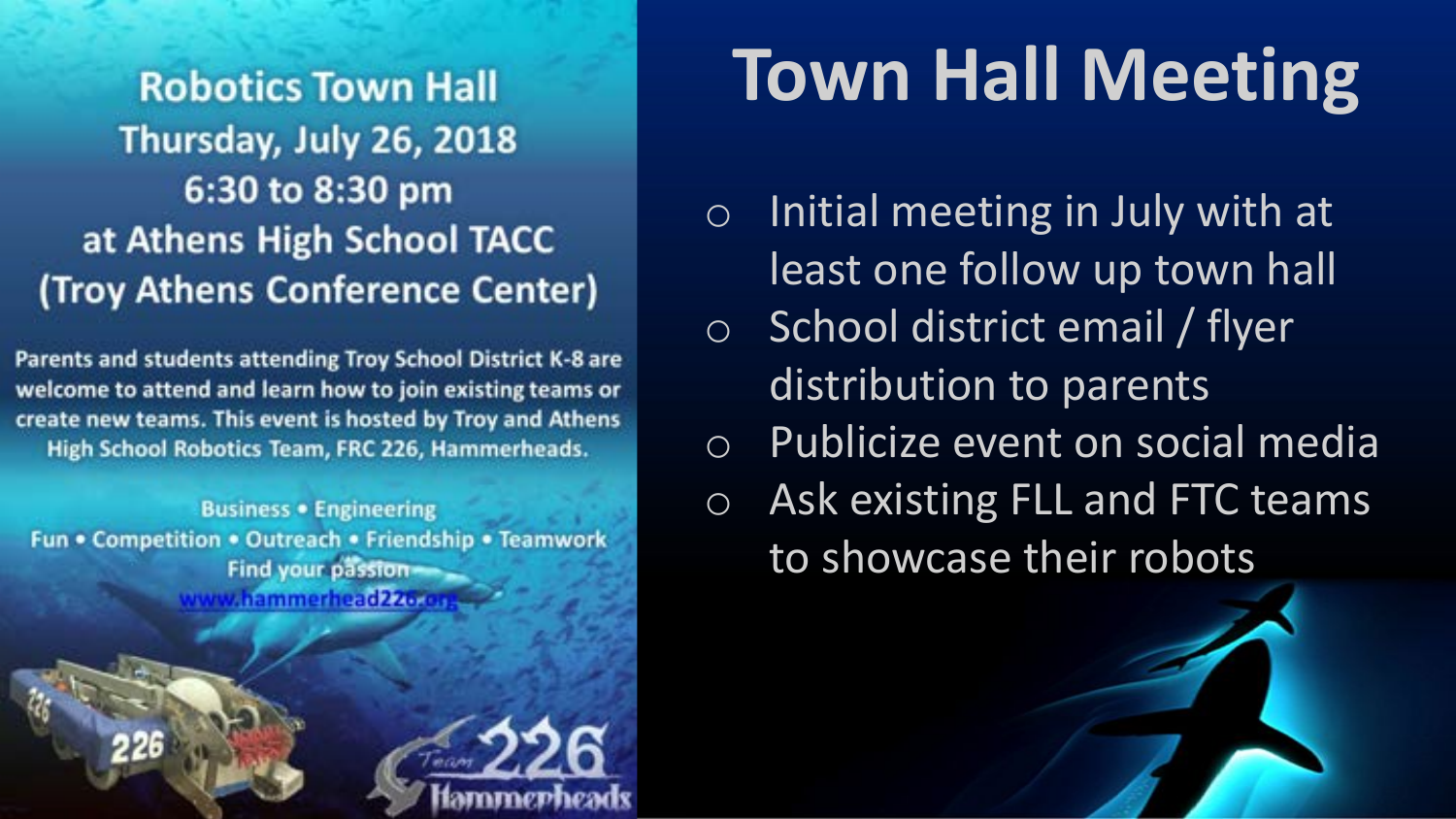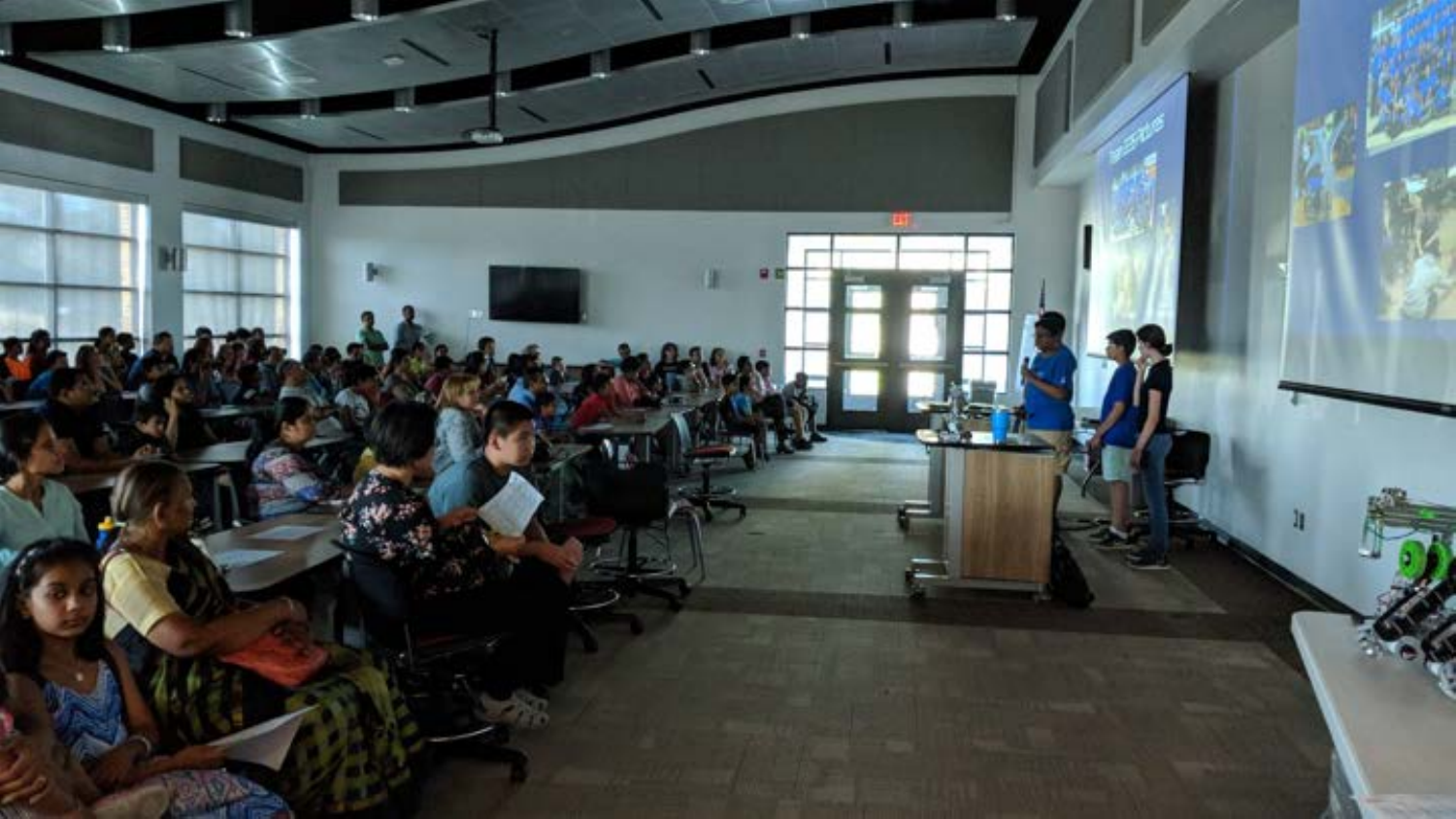## **Informational Town Hall Schedule**

- o 6:30 7:30 Presentations on FIRST progression of programs
- 7:30-8:00 Walk around and talk with existing teams
- $\circ$  8:00 8:30 Presentation about how to get started, sign up for further information



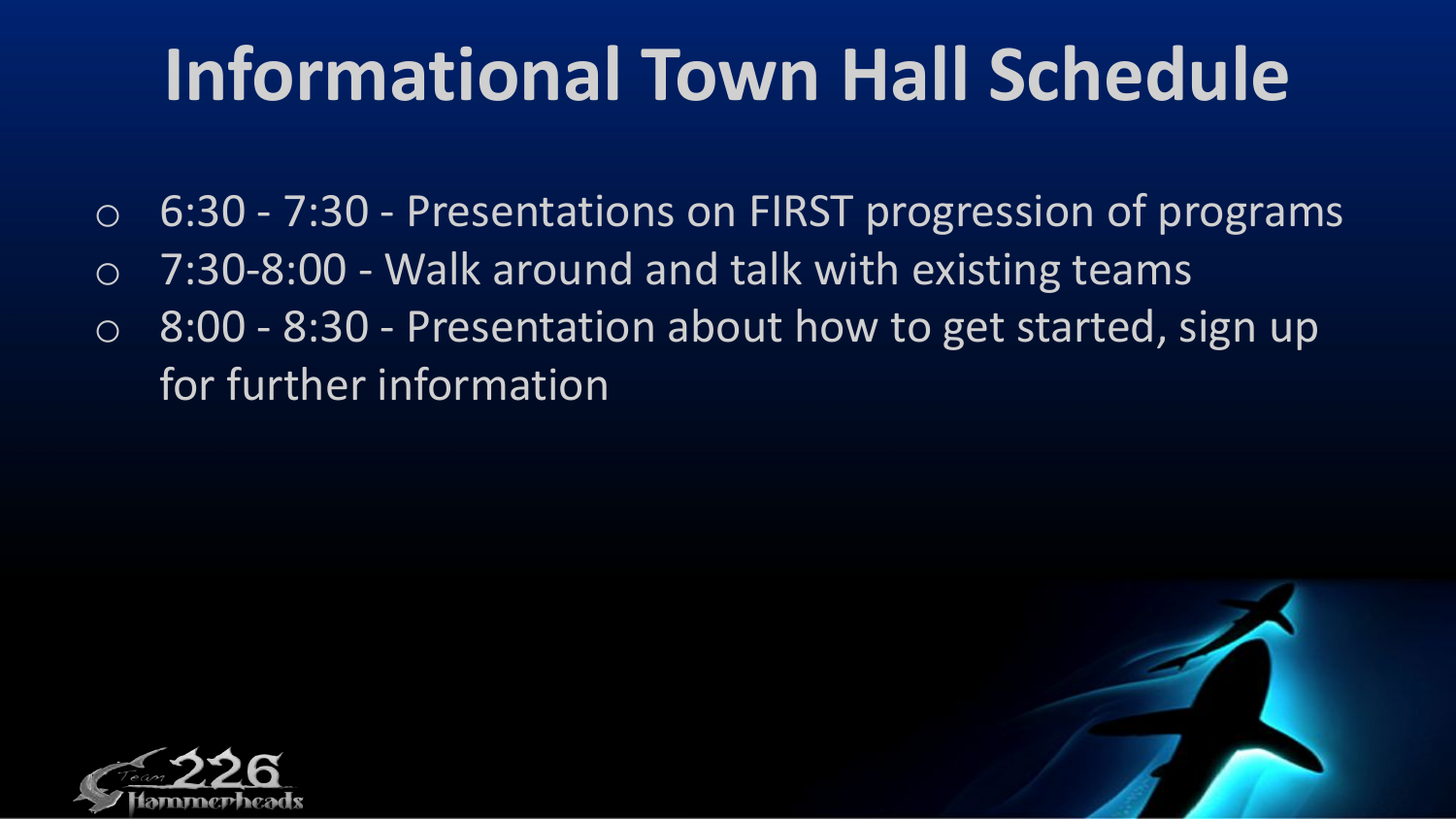## **Town Hall Key Tasks**

- o Provide a summary of FIRST's progression of programs
- o Gather contact information
	- *» We directed attendees to fill out a web form*
		- Hammerhead226.org > Contact Us
	- *» Forms were created by using SmartSheet.com*
	- *» Contacts are managed in Excel and SmartSheet*
- o Establish a follow up meeting to decide new team formation and assignment

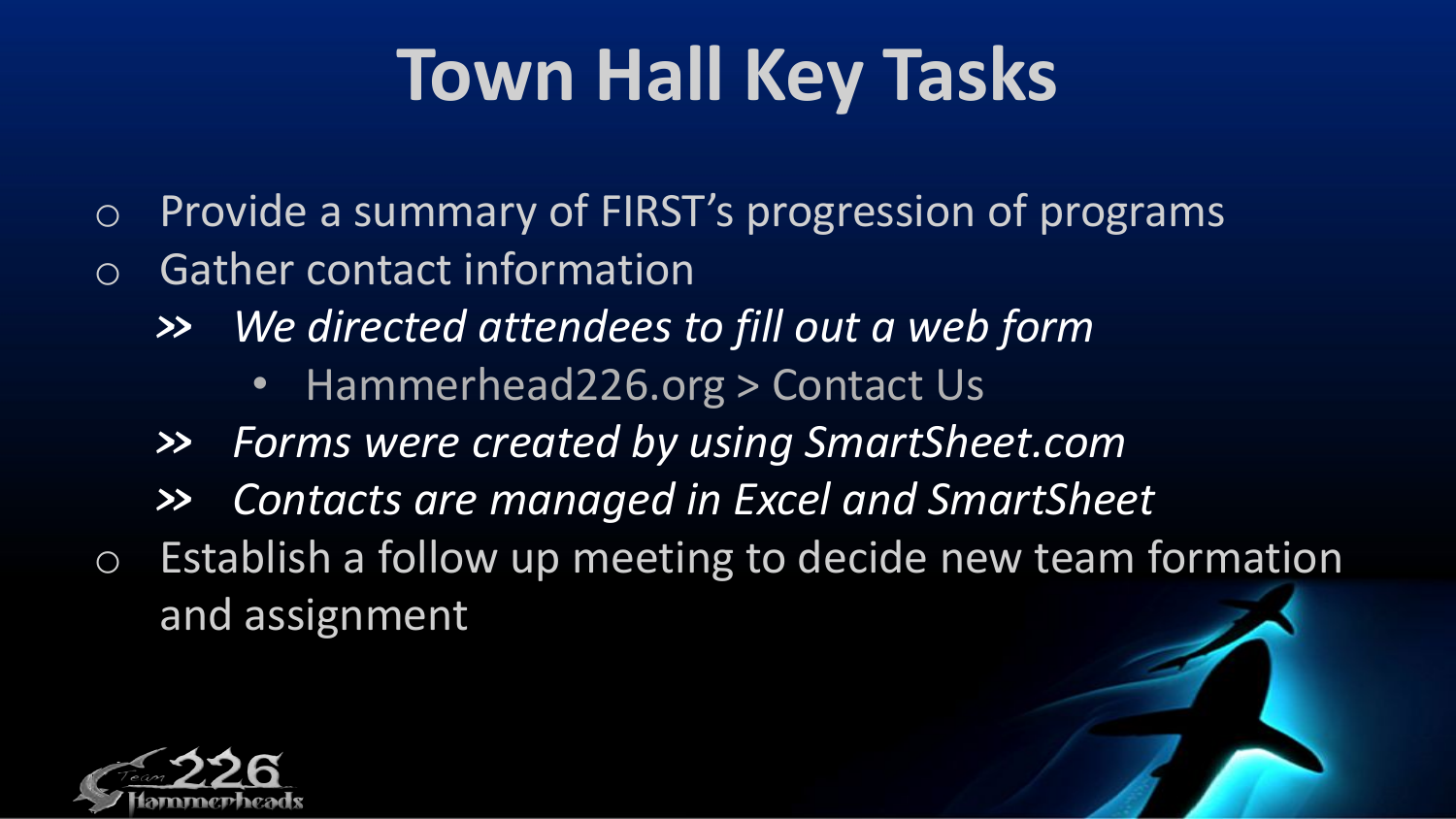## **FIRST in Michigan - Program Summary**

**Web Resources** 

- FIRST in Michigan www.firstinmichigan.org  $\bullet$
- FIRST www.firstinspires.org  $\bullet$

|                           | FIRST in Michigan's Progression of Programs (all costs are approximate and are subject to change) |                                                      |                                                                                        |                                            |
|---------------------------|---------------------------------------------------------------------------------------------------|------------------------------------------------------|----------------------------------------------------------------------------------------|--------------------------------------------|
|                           | FLL Jr.                                                                                           | <b>FLL</b>                                           | <b>FTC</b>                                                                             | <b>FRC</b>                                 |
| Grades                    | Early Elementary K-3                                                                              | Late Elementary 4-5                                  | Middle School 6-8                                                                      | High School 9-12                           |
| Team size max (ideal)     | $2 - 6$                                                                                           | $10(5-6)$                                            | $15(6-10)$                                                                             | Any                                        |
| Cost - registration       | \$99                                                                                              | \$225                                                | \$275                                                                                  | \$\$\$\$                                   |
| Cost - robot kit          | \$250                                                                                             | \$545 (FLL Challenge Set - \$45;<br>EV3 kit - \$470) | \$1000                                                                                 | \$\$\$                                     |
| Cost - competition events | \$25                                                                                              | \$75 - One qualifier in Nov/Dec                      | \$100/ea - One qualifier                                                               | \$\$                                       |
| Robot                     | LEGO kit and We-DO kit                                                                            | <b>LEGO Mindstorm EV3</b>                            | 18"x18"x18"<br><b>TETRIX Kit with</b><br><b>Smartphone Android</b><br>controller, Java | <b>Custom fabrication</b><br>120 lb. limit |
| <b>MI</b> Teams           | 563                                                                                               | 525                                                  | 434                                                                                    | 508                                        |
| Kickoff                   | Early August                                                                                      | Late August                                          | September 9, 2017                                                                      | January                                    |
| Season                    | Fluid; 6 - 8 wks (Aug-Apr)                                                                        | <b>Through December</b>                              | <b>End of December</b>                                                                 | End of April                               |
| MI State Championship     |                                                                                                   | December                                             | December                                                                               | April                                      |
| World Championship        |                                                                                                   | April                                                | April                                                                                  | April                                      |
|                           |                                                                                                   |                                                      |                                                                                        |                                            |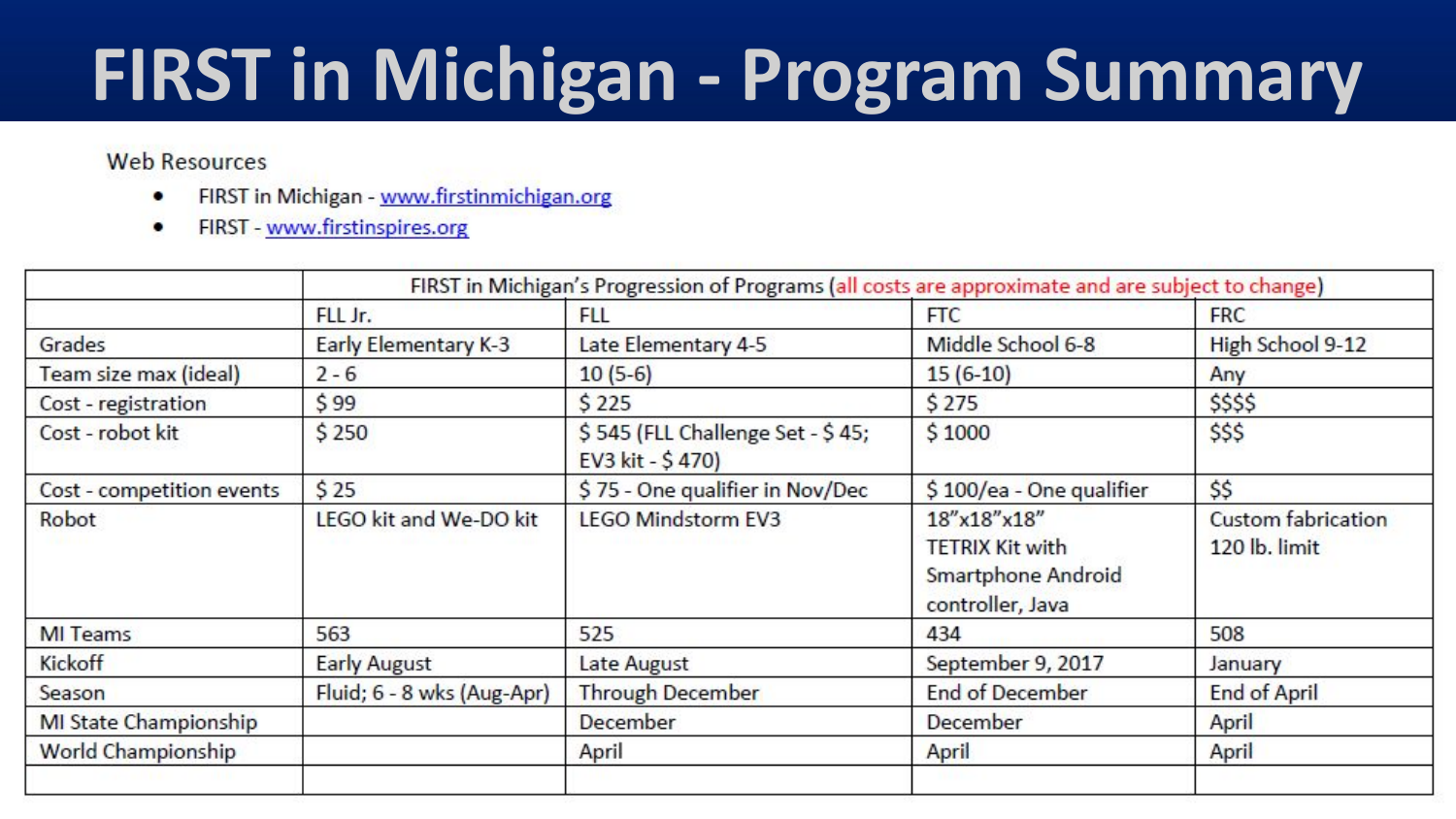#### **[Hammerhead226.org](http://www.hammerhead226.org/) >> Contact Us**

#### (Hammerhead 226)

. If you will be attending a high school in the Fall, please use this form to provide us with your contact information:

https://app.smartsheet.com/b/form/82a13fe9b405469d83d4479ee69d1cda

#### Students (K-8) interested in joining a middle school or elementary school robotics team

. Parents and others interested in having your child/student (from grades K through 8th) join an existing team or create a new team, please use this link here: https://app.smartsheet.com/b/form/26c29c7e940348b59e7477165a03f9f7

#### Robotics team coaches or mentors in the City of Troy

. If you are an existing robotics team coach, mentor, or coordinator in the city of Troy, please listing your team with us (Troy Youth Robotics) here: https://app.smartsheet.com/b/form/6b5d179c885f4f698a5bc3267263b428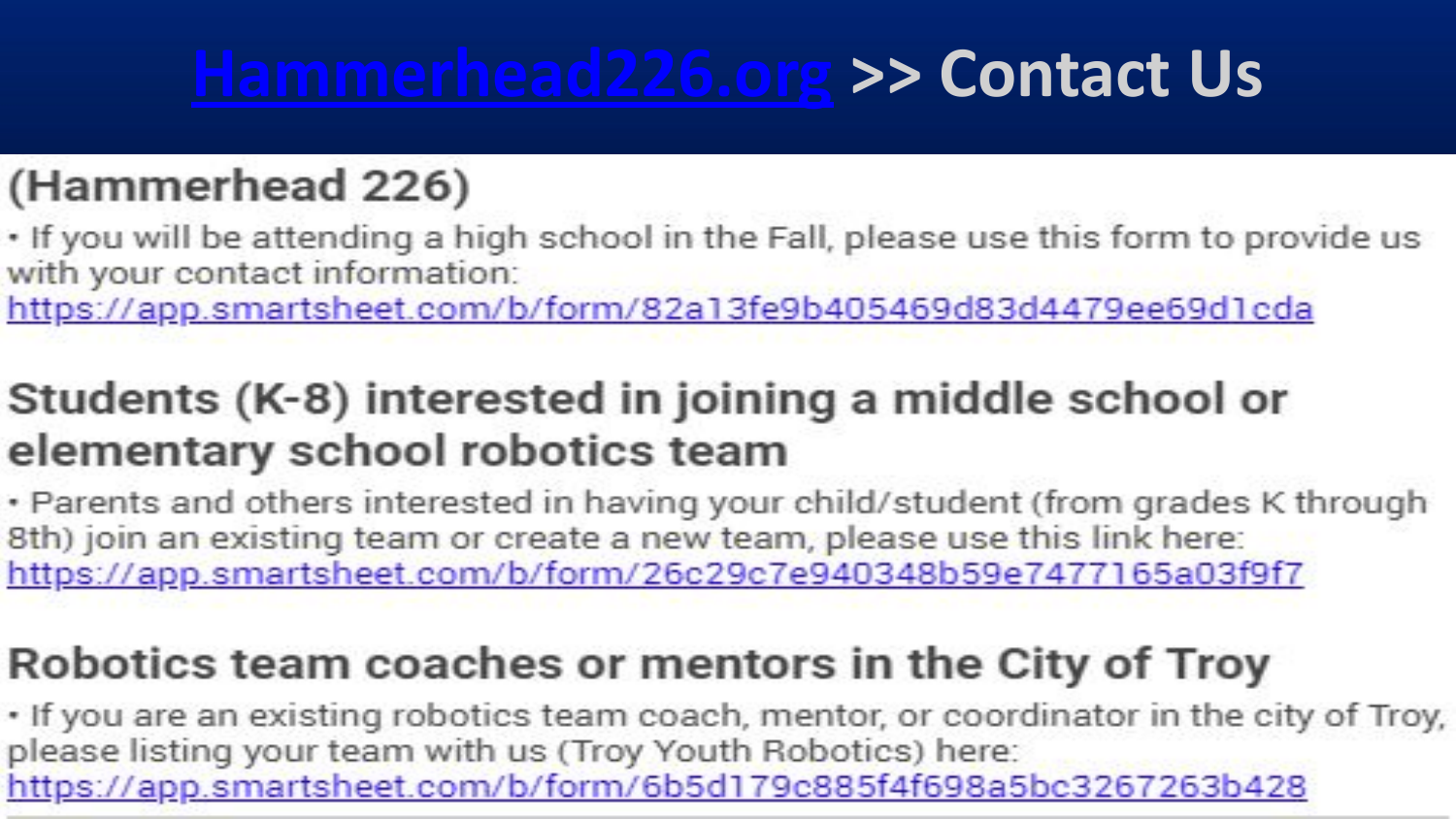# **Townhall Follow Ups**

- o Meeting with all coaches that have space and interested parents
- o Organize room by school
- $\circ$  Connects people with who they can form teams with
- o Answer any questions or concerns
	- *» General q&a session*
	- *» Veteran coach panel*



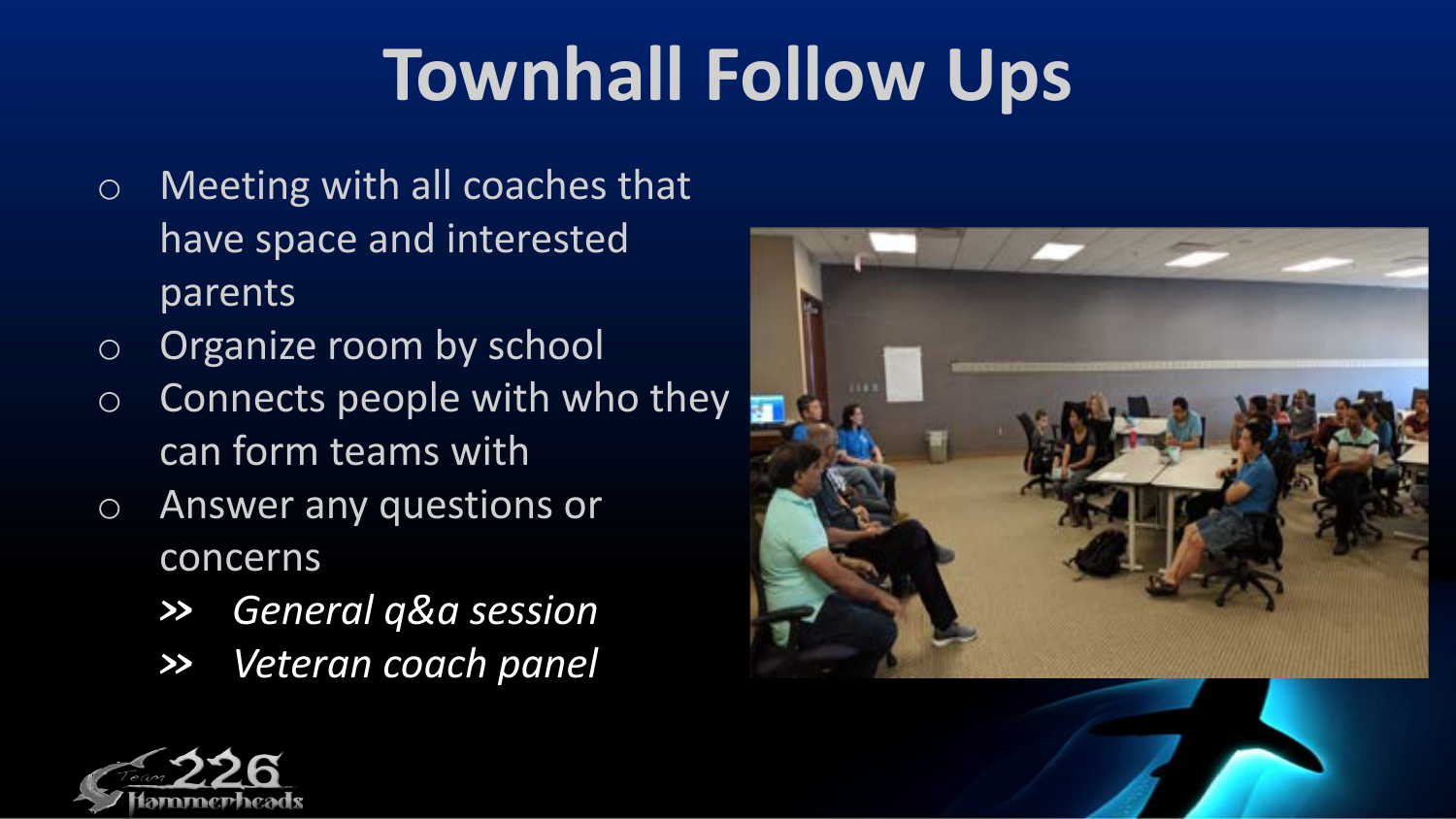# **Team Ownership**

- o TYR currently does not own or manage these FTC, FLL, or Jr. FLL teams
- o TYR connects students, parents, and coaches
- $\circ$  TYR promotes new team formation by parents
- o One of our four middle school program does manage 7 persistent FTC teams, while the other 3 schools do not

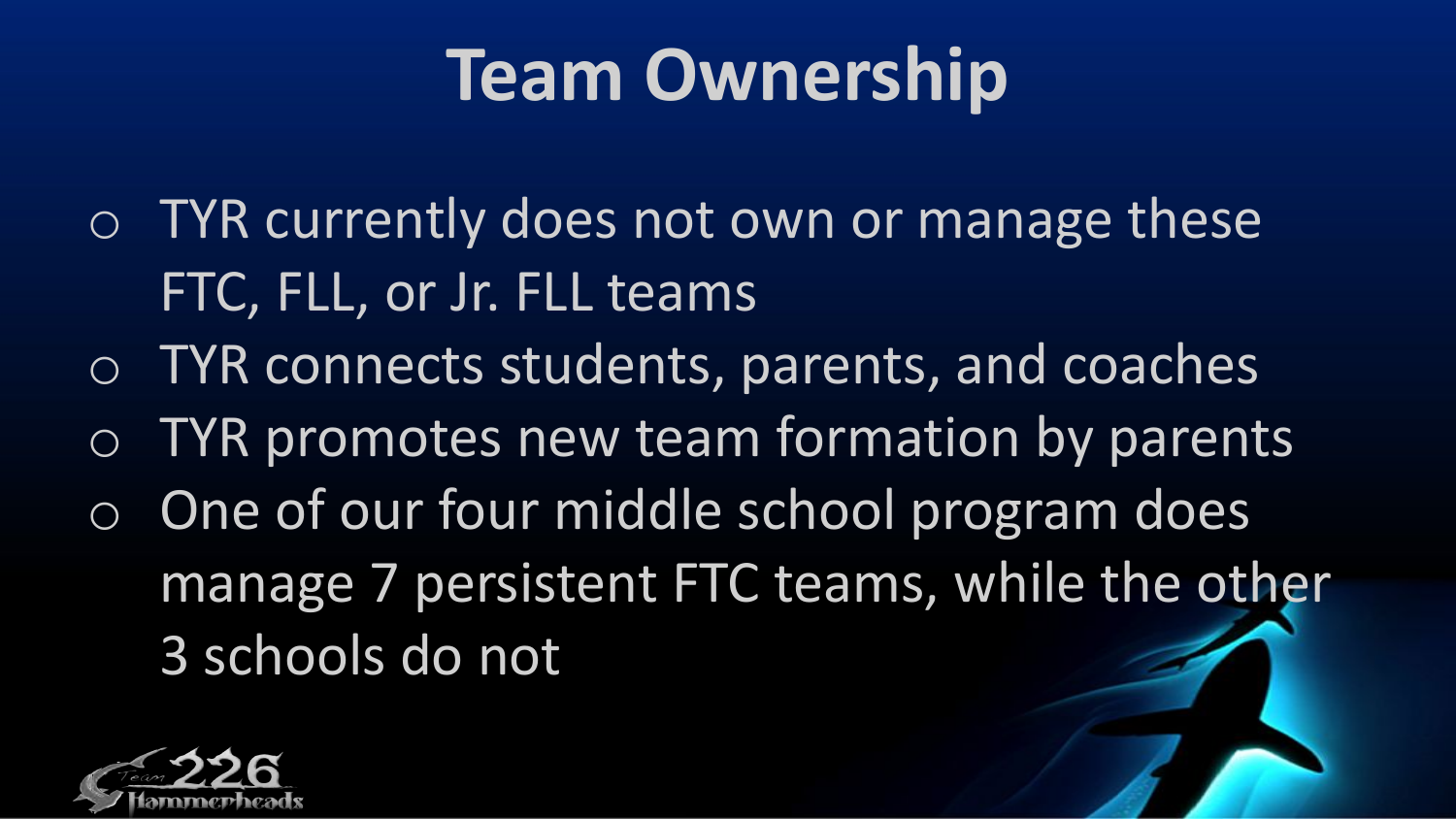# **Resources Provided by TYR**



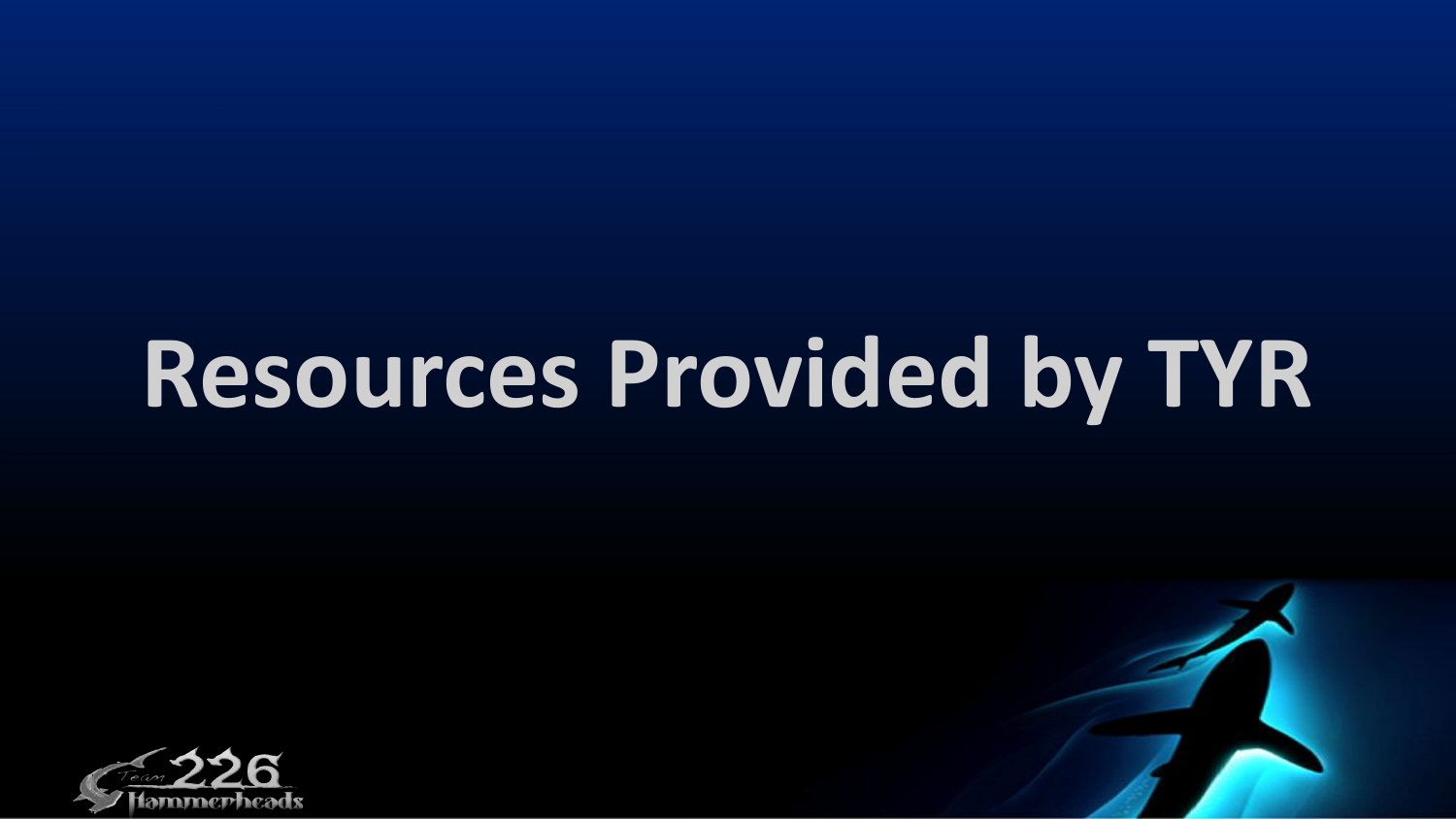#### **Resources Provided by TYR**

- $\circ$  Communication via email groups and Slack instant messaging
- o FTC & FLL student mentorship
- o FTC kickoff session & programming seminar
- o FTC full-field & weekly practice sessions
- o FTC summer camp (future)
- o FLL 5-day summer camp
- o Event hosting
	- *» SharkFest FLL qualifier and Jr. FLL expo*
	- *» FINale FTC qualifier*
	- *» MAYhem FTC off-season competition*



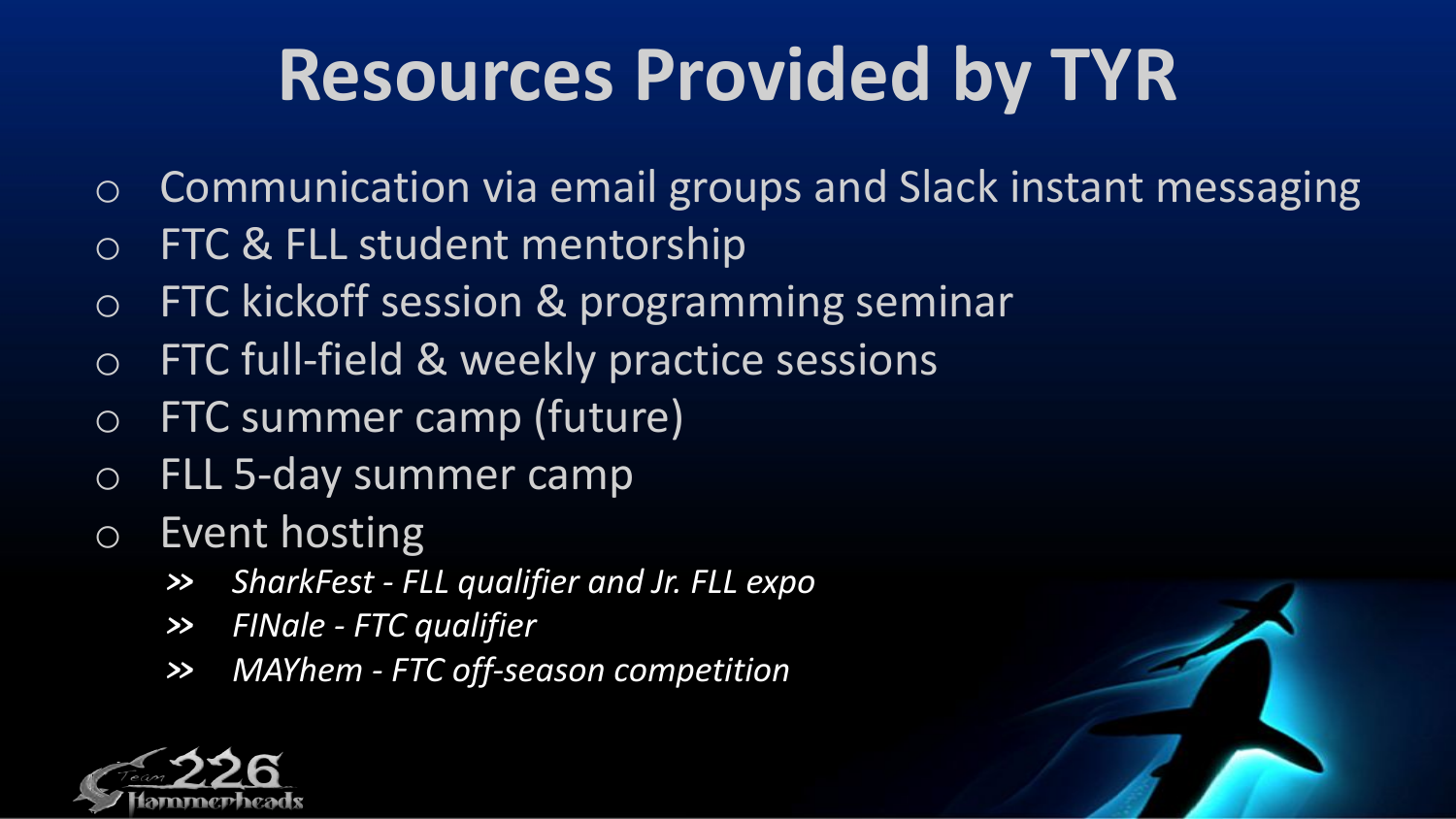## **TYR Communication**

- o GoogleGroups groups.google.com for group email distribution
	- *» Contact data are managed in SmartSheet and Excel*
- o Slack.com for instant messaging

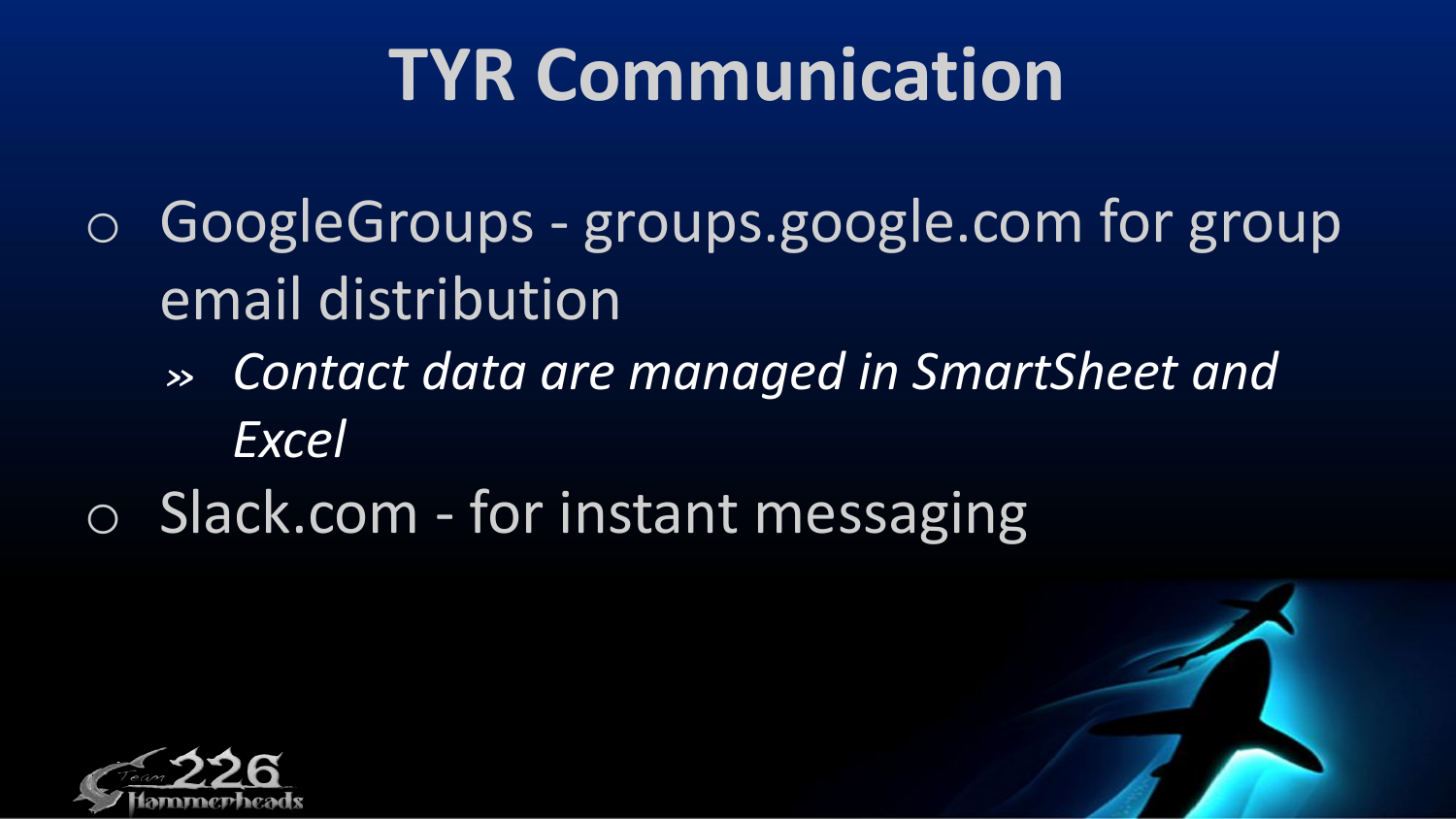## **Communication - Email**

- $\circ$  Create an email group with all interested community members
- o Send updates and flyers
	- *» Event reminders*
	- *» Outreach opportunities*
- o Share accomplishments of member teams

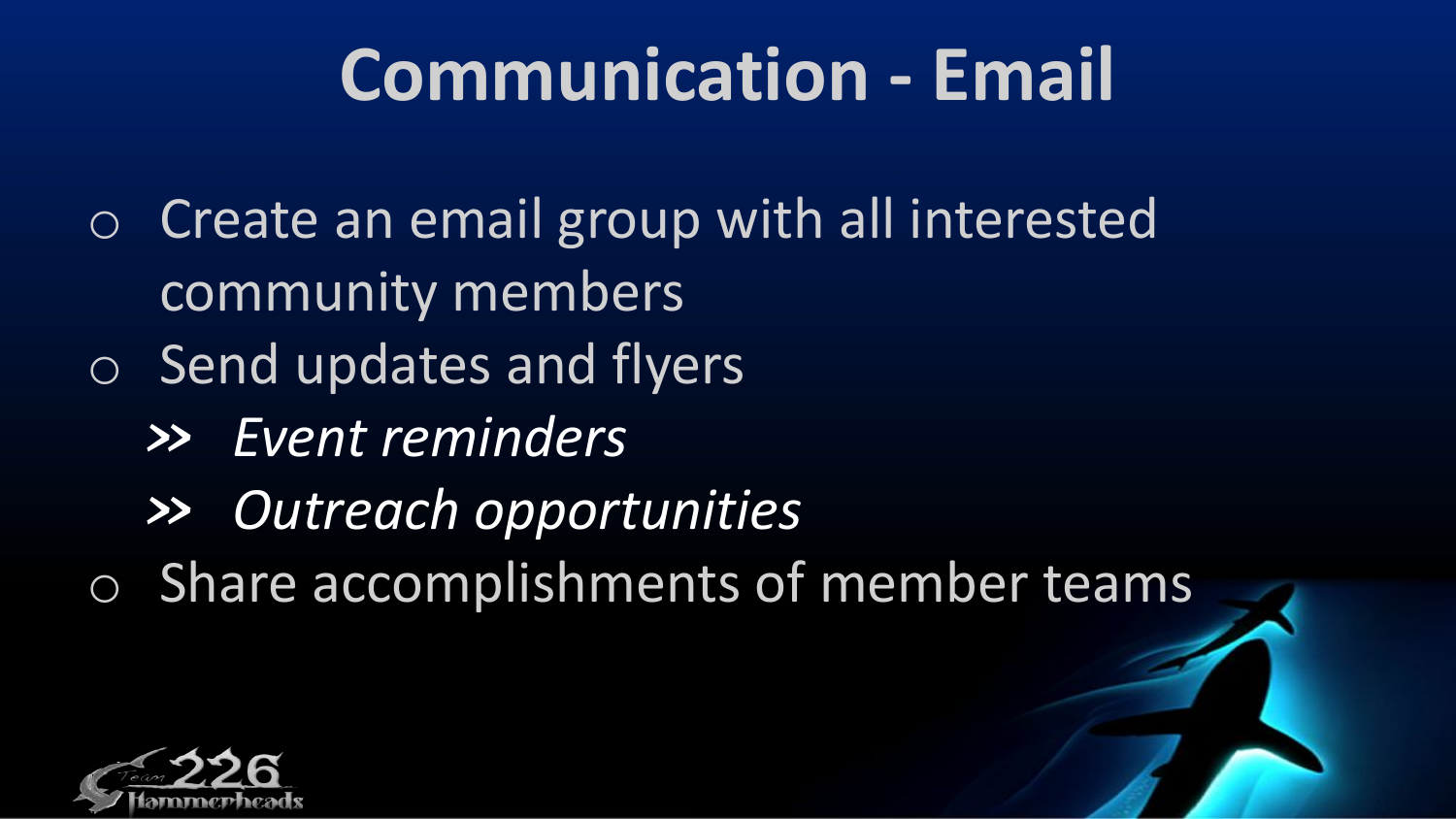#### **Communication - Slack Instant Messaging**

- o Instant messaging app for communication between coaches and mentors
- o Create different channels pertaining to matter at hand
- o Share resources and knowledge



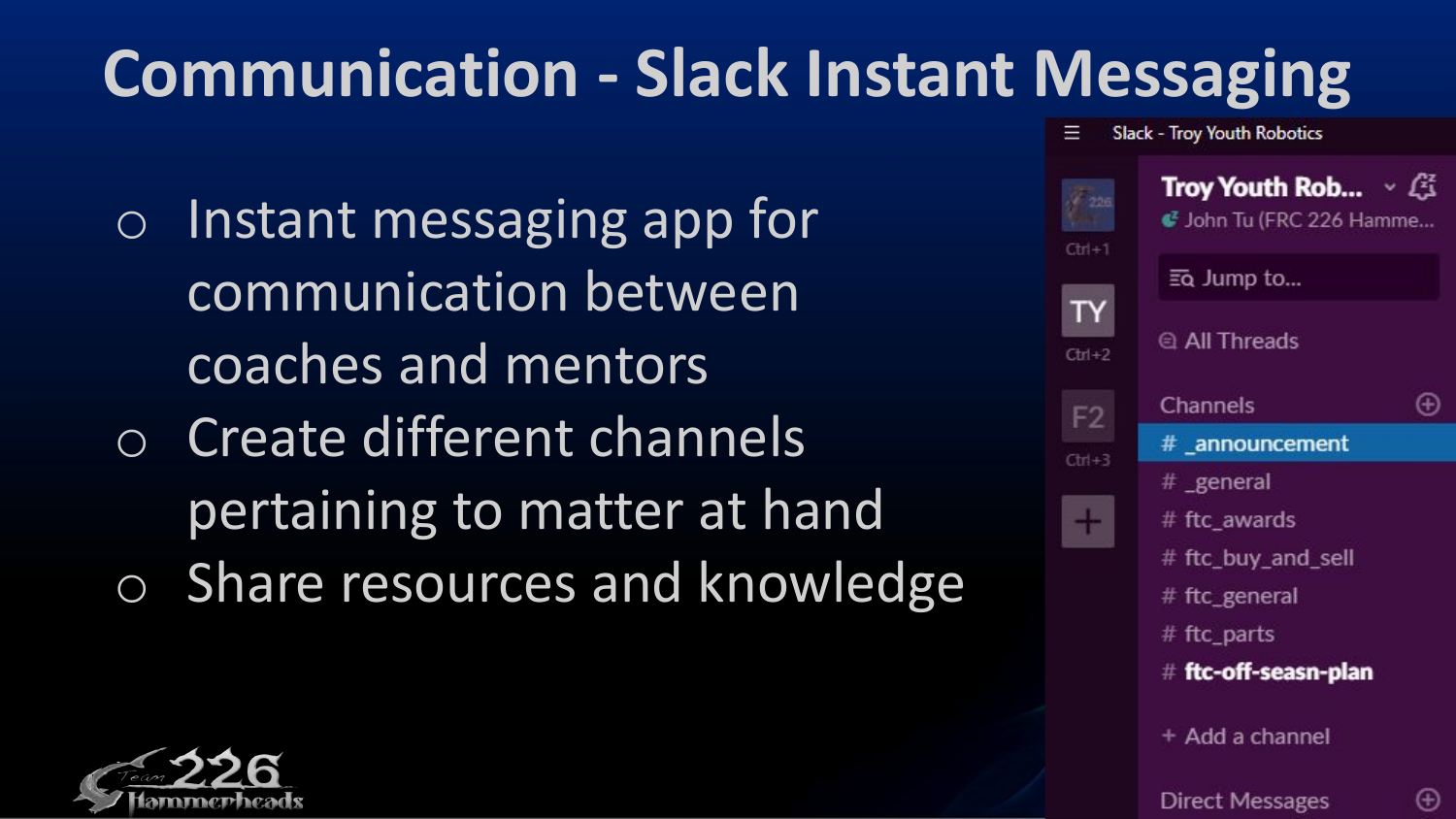# **Student Mentorship**

- 30+ student mentors for 24 FTC teams
- 20+ student mentors for 16 FLL teams
- Some teams do not want mentors
- o Student mentor quality varies
- o Plan to formalize our student mentorship program to ensure consistent high standard of quality





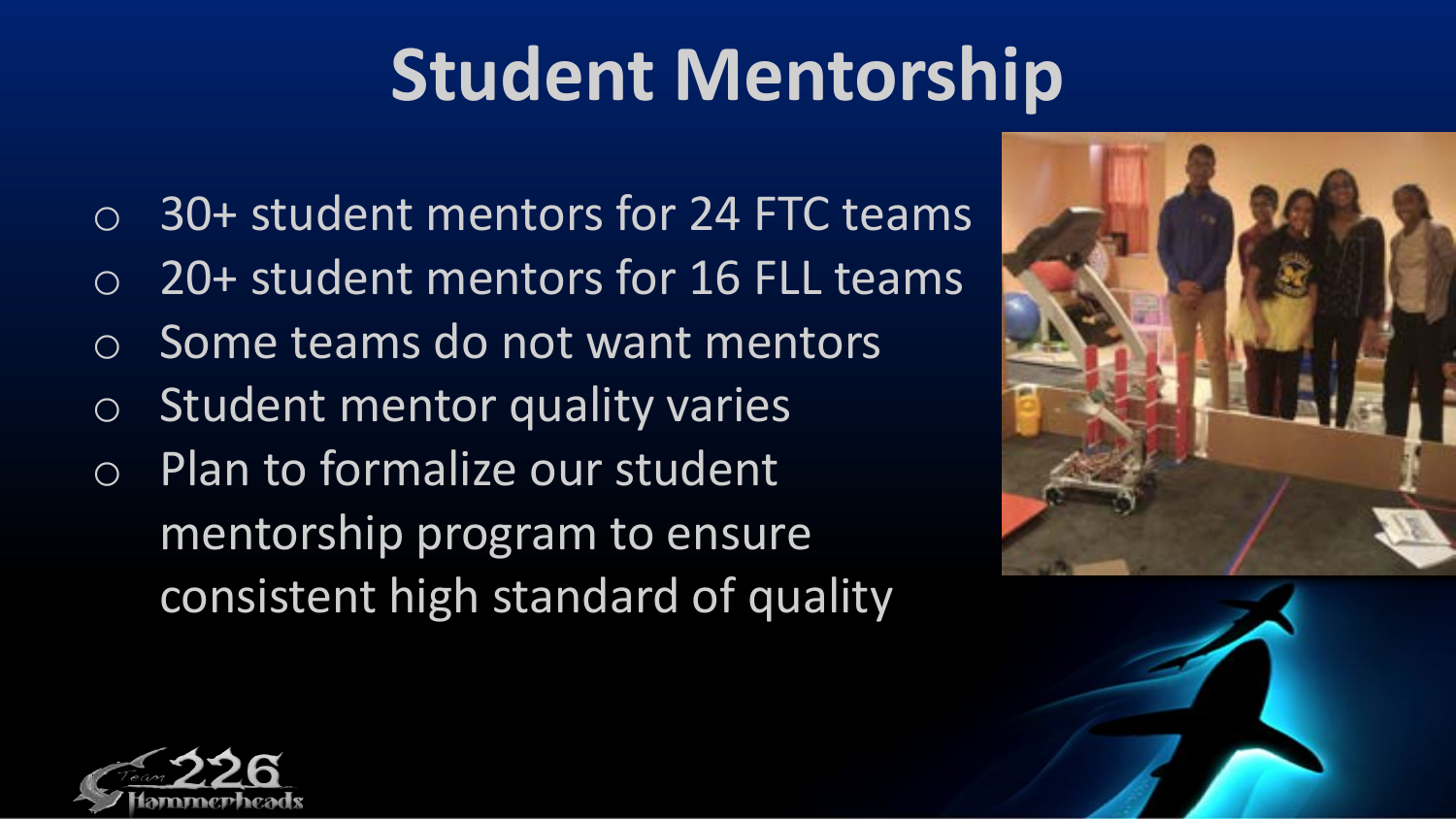# **FTC Kickoff and Help Seminars**

- $\circ$  Hosting a FTC kickoff is fun for participating teams as they watch the kick off video together and share design ideas
- o FTC seminars currently include
	- *» Programming*
	- *» Design*
- o We plan to add sessions to assist coaches and mentors in team management and awards

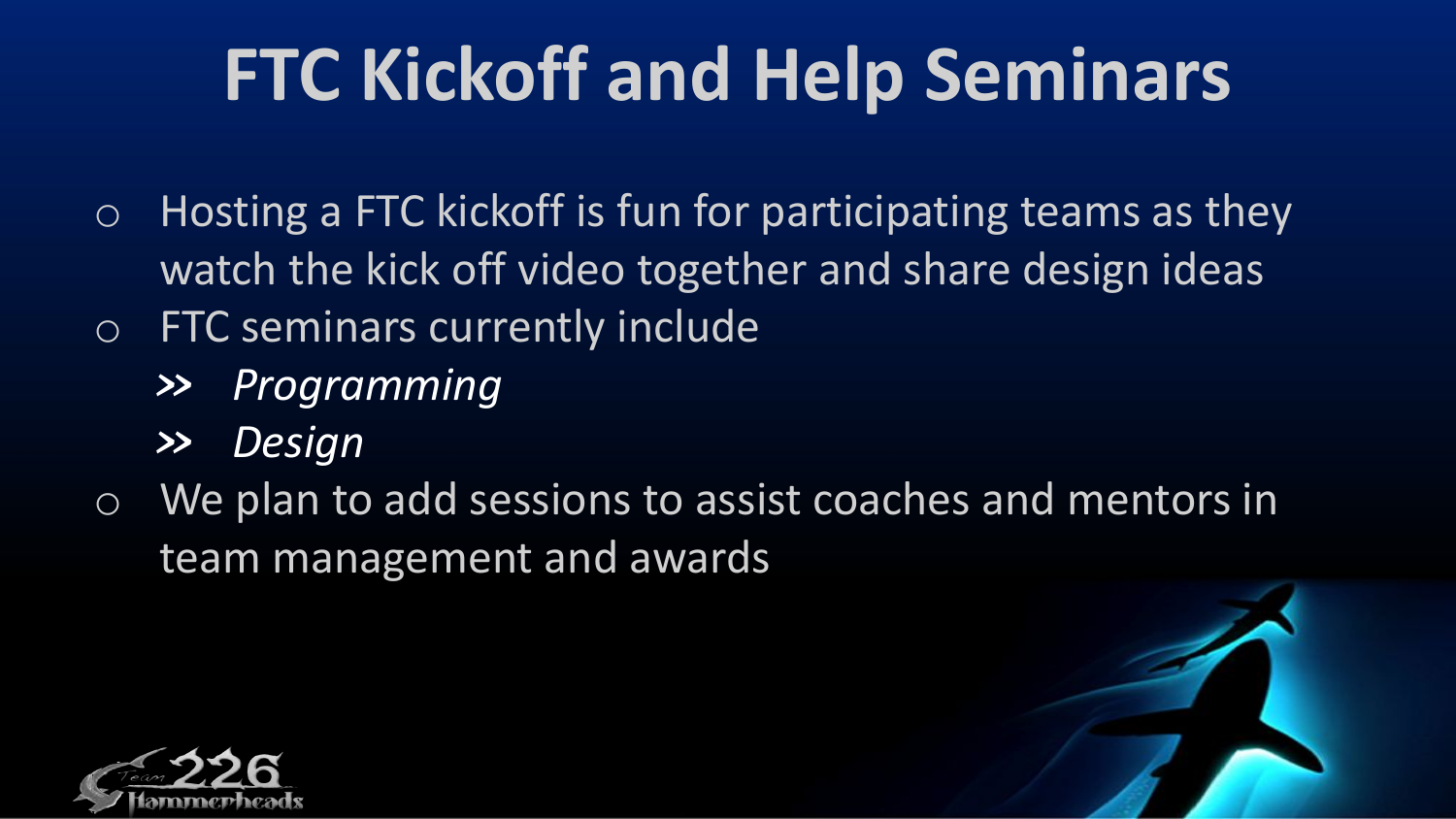#### **FTC Practice Sessions**

- o Every Saturday at Troy High School
- o Student mentors available to assist
- o 3 to 4 weekly practice sessions towards the end of season



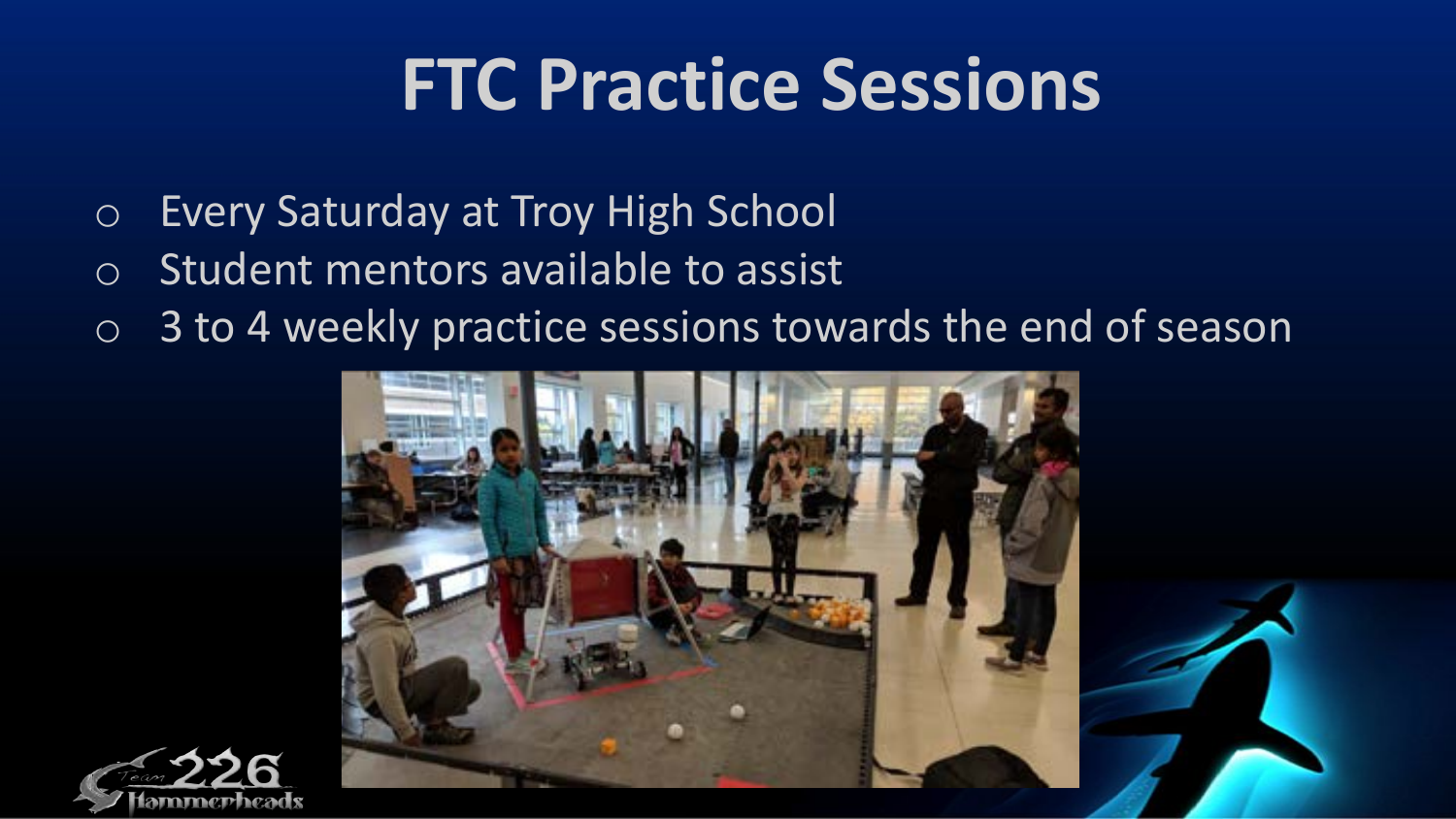# **FTC Summer Camp (Future)**

- o Working to host FTC Summer Camp
- o July August
- o Purpose
	- *» Prepares students for FTC season*
	- *» Increase FTC team readiness*
	- *» Allows student mentors to practice helping in a no-stakes environment*



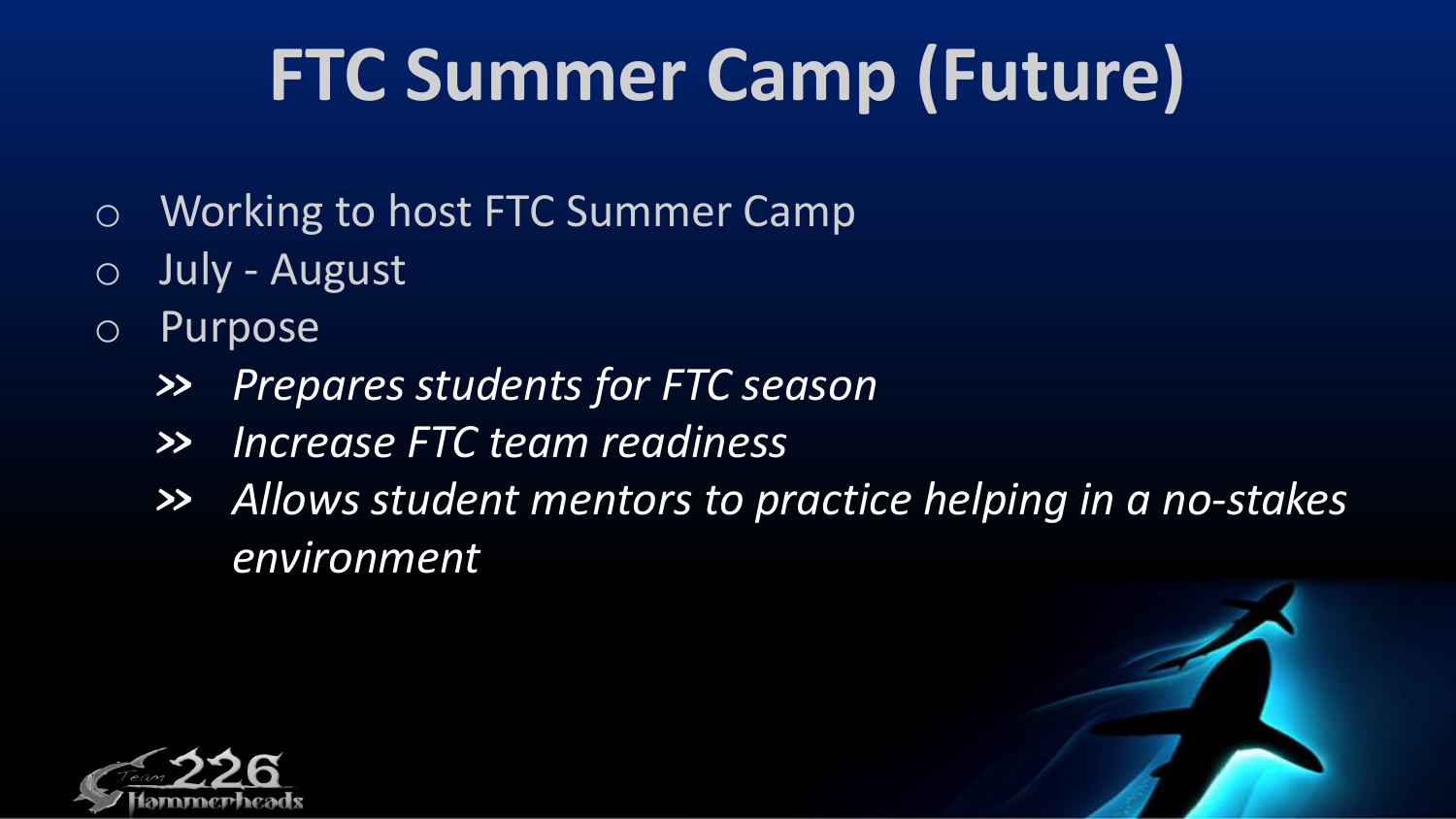# **FLL Summer Camp**

- o July August
- o Prepare Students for FLL Season
- o 5 days
- o Group by school to facilitate team creation
- o EV3 Instruction followed by mini FLL style competition



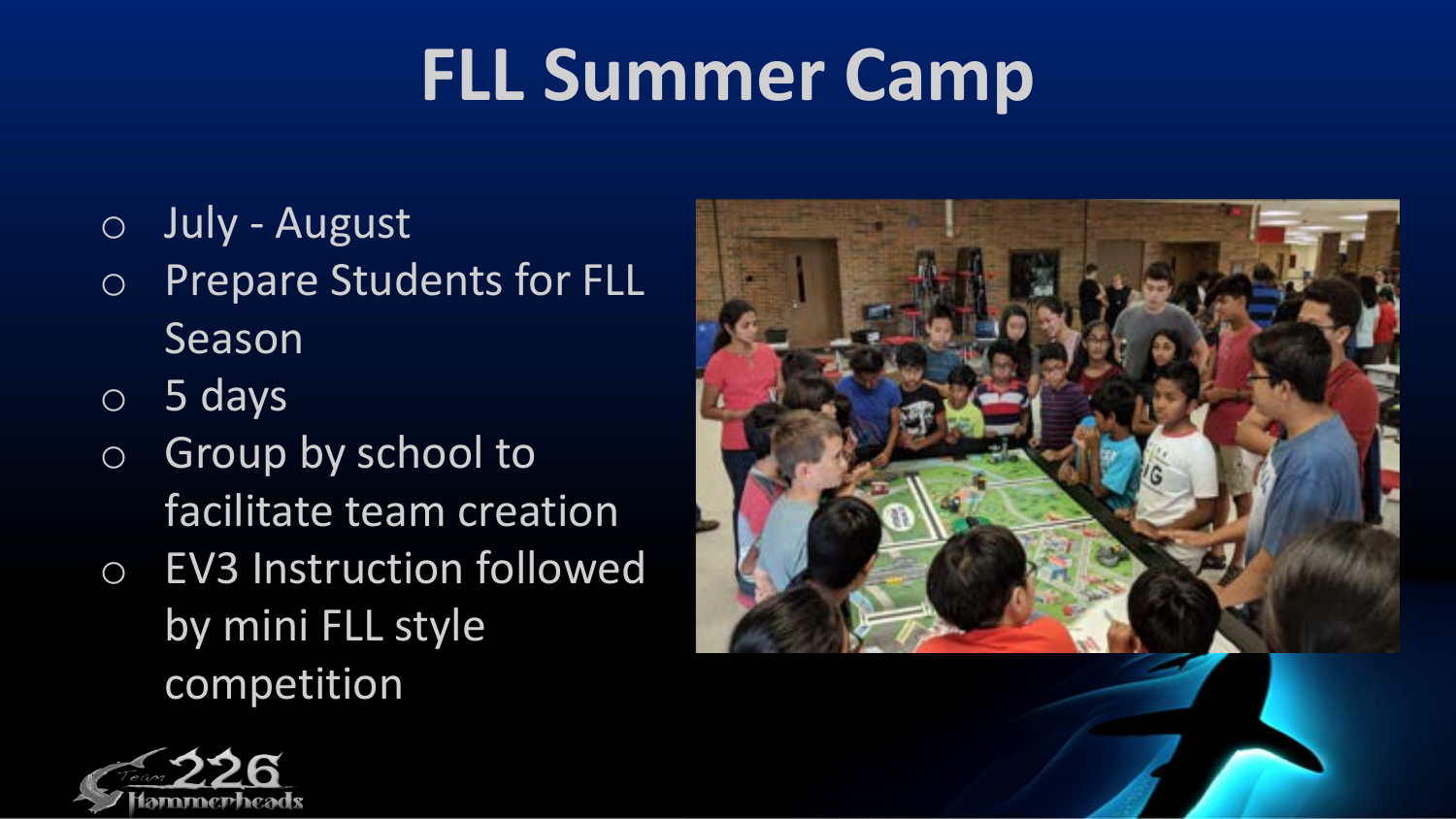#### **Robotics FLL SUMMER CAMP**

August 6-10, 2018 6:30 to 8:30 pm Troy Athens High School Cafeteria

Who: 4<sup>th</sup> and 5<sup>th</sup> graders What: build and program a First LEGO League (FLL) robot. Cost: \$80 per student Sign Up: www.hammerhead226.org

This event is hosted by Troy and Athens High School Robotics Team, FRC 226, Hammerheads.



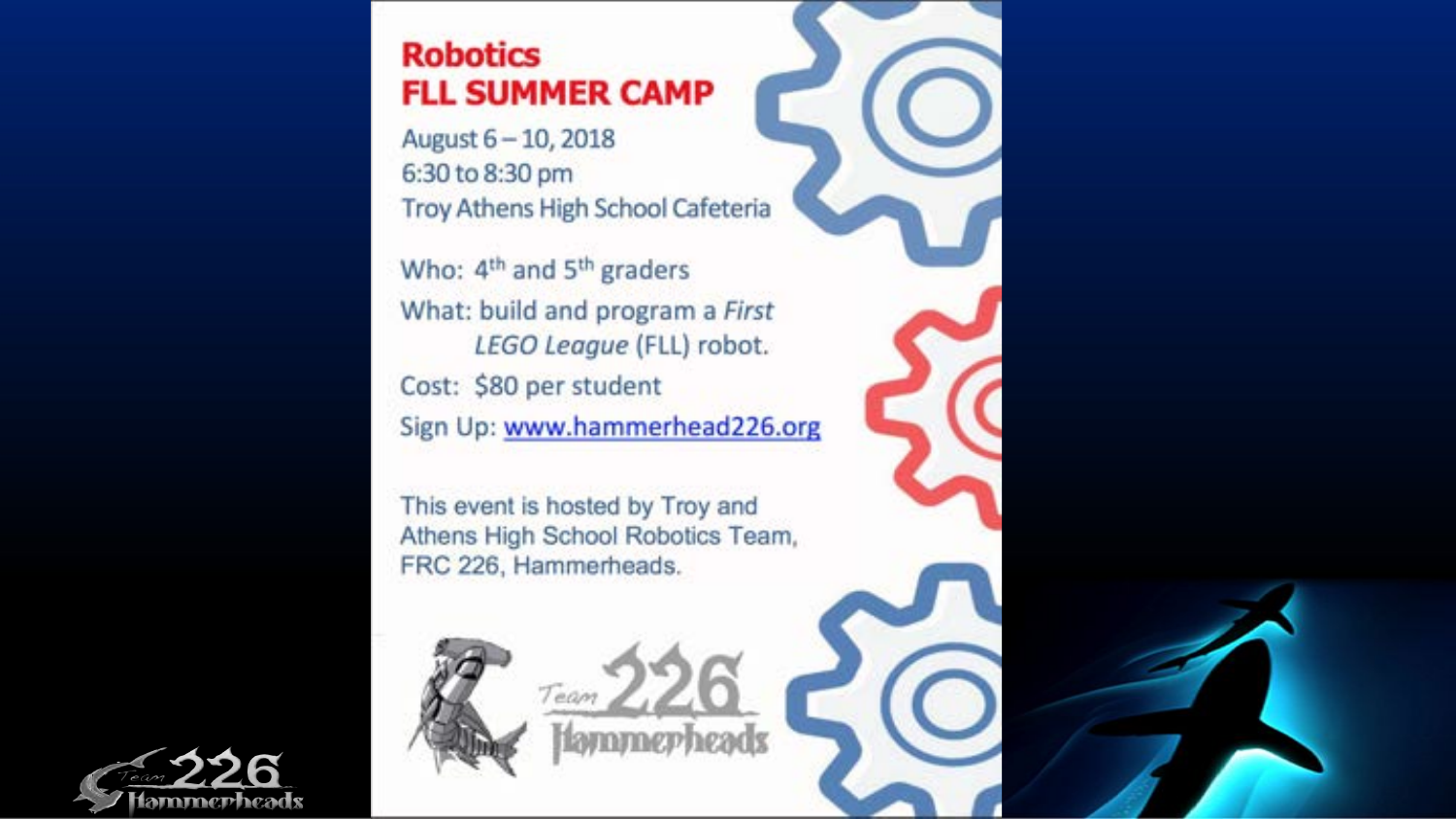#### **Basic 5-day Plan For Summer Camp**

#### Monday (2 hours)

- 1. Introduce EV3 kits to students
- 2. Have groups of 4-5 kids build a basic kit bot from instructions

#### Tuesday (2 hours)

- 1. Start to teach them basic mindstorms programmings
- 2. Have them use the basic kit bots they have built the day before to program principle very basic actions

#### **Wednesday (2 hours)**

- 1. Take apart kit bots
- 2. Introduce simple robot challenge/competition on FLL mats
- 3. Students start brainstorming ideas
- 4. Start building robot

#### Thursday (2 hours)

1. Work day: continue building and programing robot with the help of 226 students Friday (2 hours)

1. Work day: continue building and programing robot with the help of 226 students **Competition for Students and Parents After Friday Session (1 hour competition)** 

1. Have mini competition between the 4-5 teams with the parents as audience members



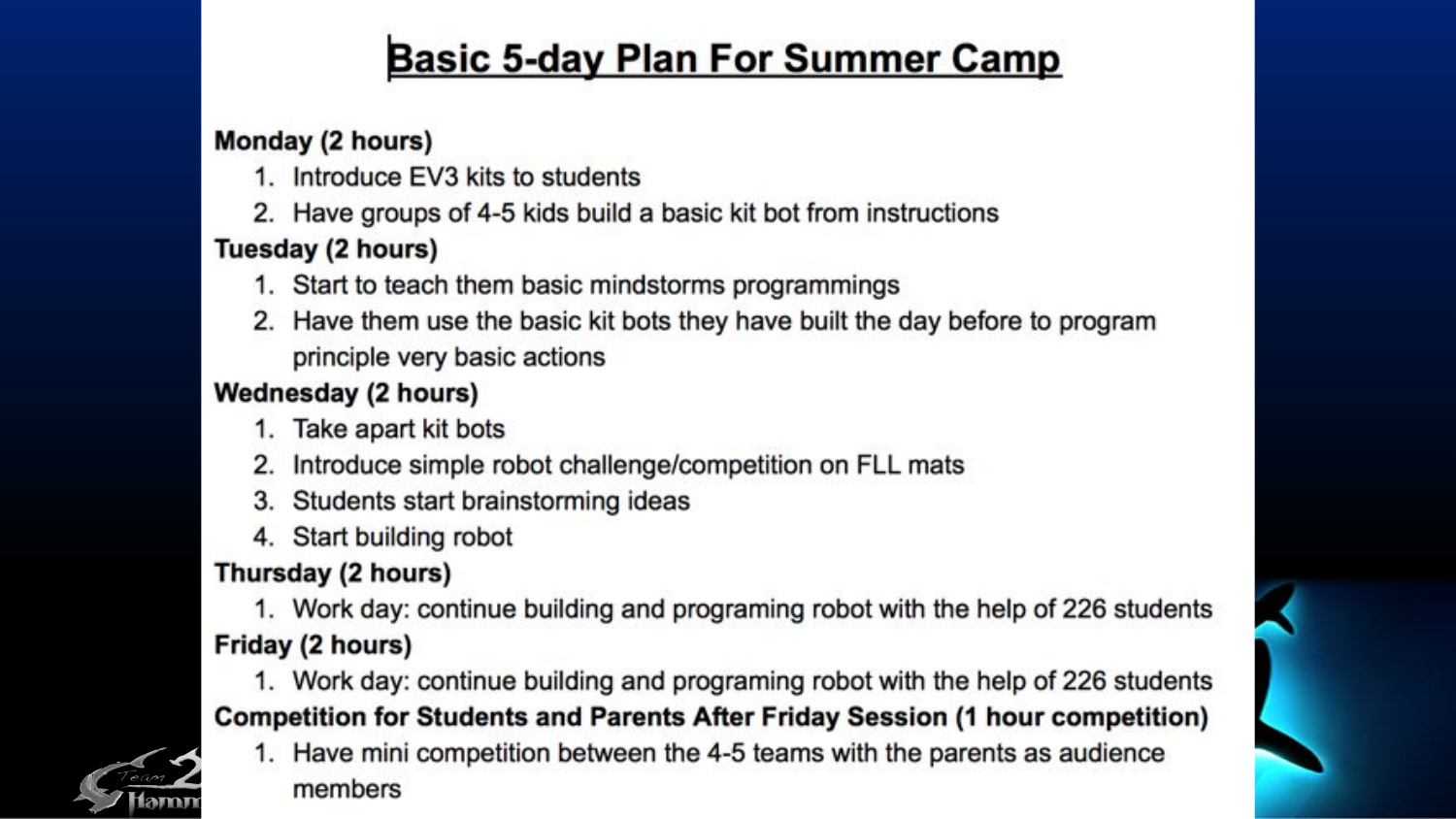## **Growth and Sustainability**

- o Team Management
	- *» Establish a coordinator at each school to manage persistent teams and coach recruitment*
- o Consider establishing a 501(c)3 non-for-profit organization
	- *» Eases fundraising and sponsorship money management*
- o Workspace Management
	- *» Can be limiting if using school space*
	- *» Consider renting / leasing / donation of space*

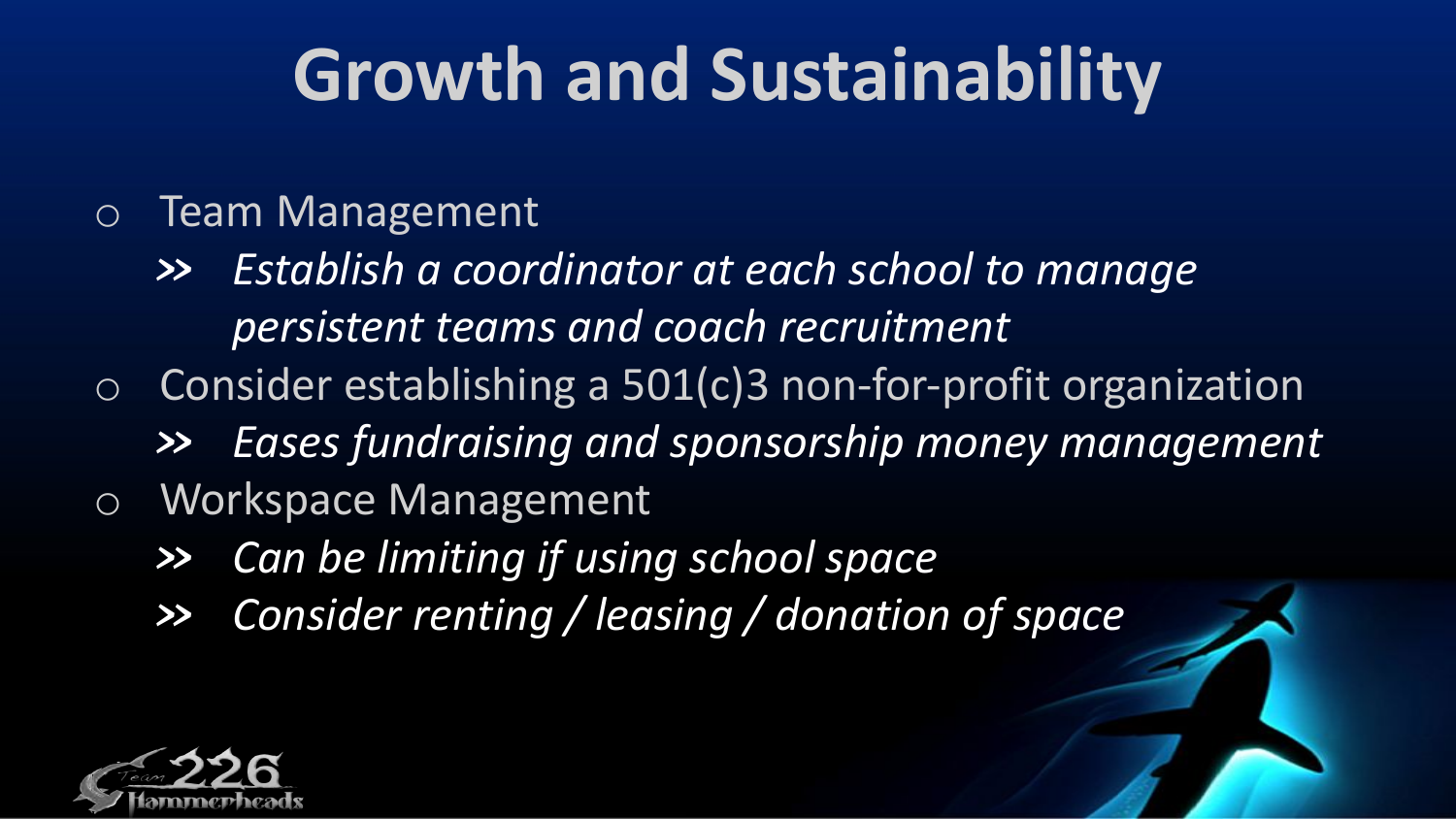#### **Pearls**

- o FLL teams do not need weekly drop-in practice sessions
- o FTC teams needs a shared full-field setup and frequent practice sessions
- o Establish a training program for FTC / FLL student mentors to ensure mentorship quality
- o Create a good database (Excel, or other tools) of contact information to facilitate communication to teams and parents

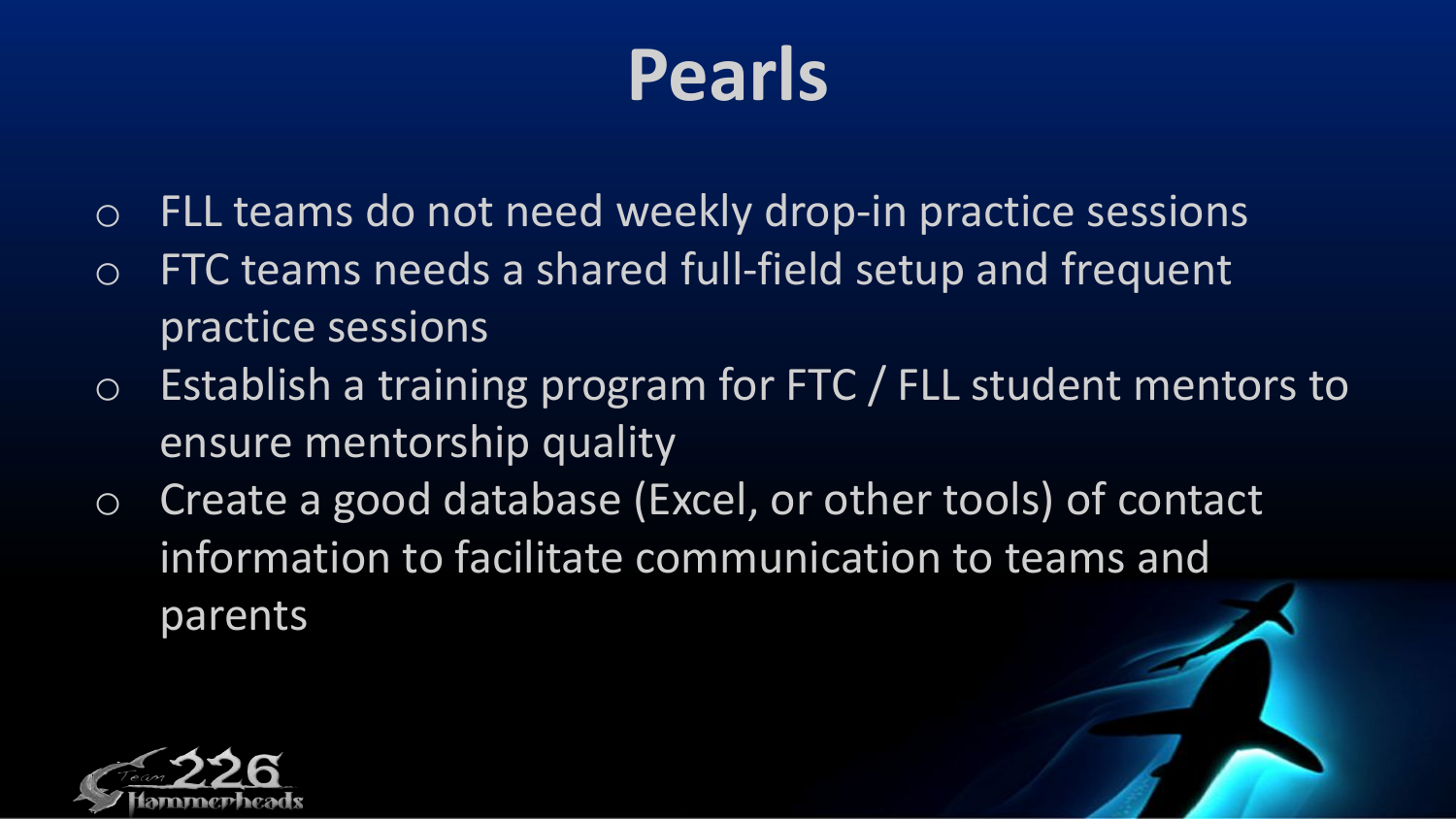#### **Field of Dreams - Kevin Costner**

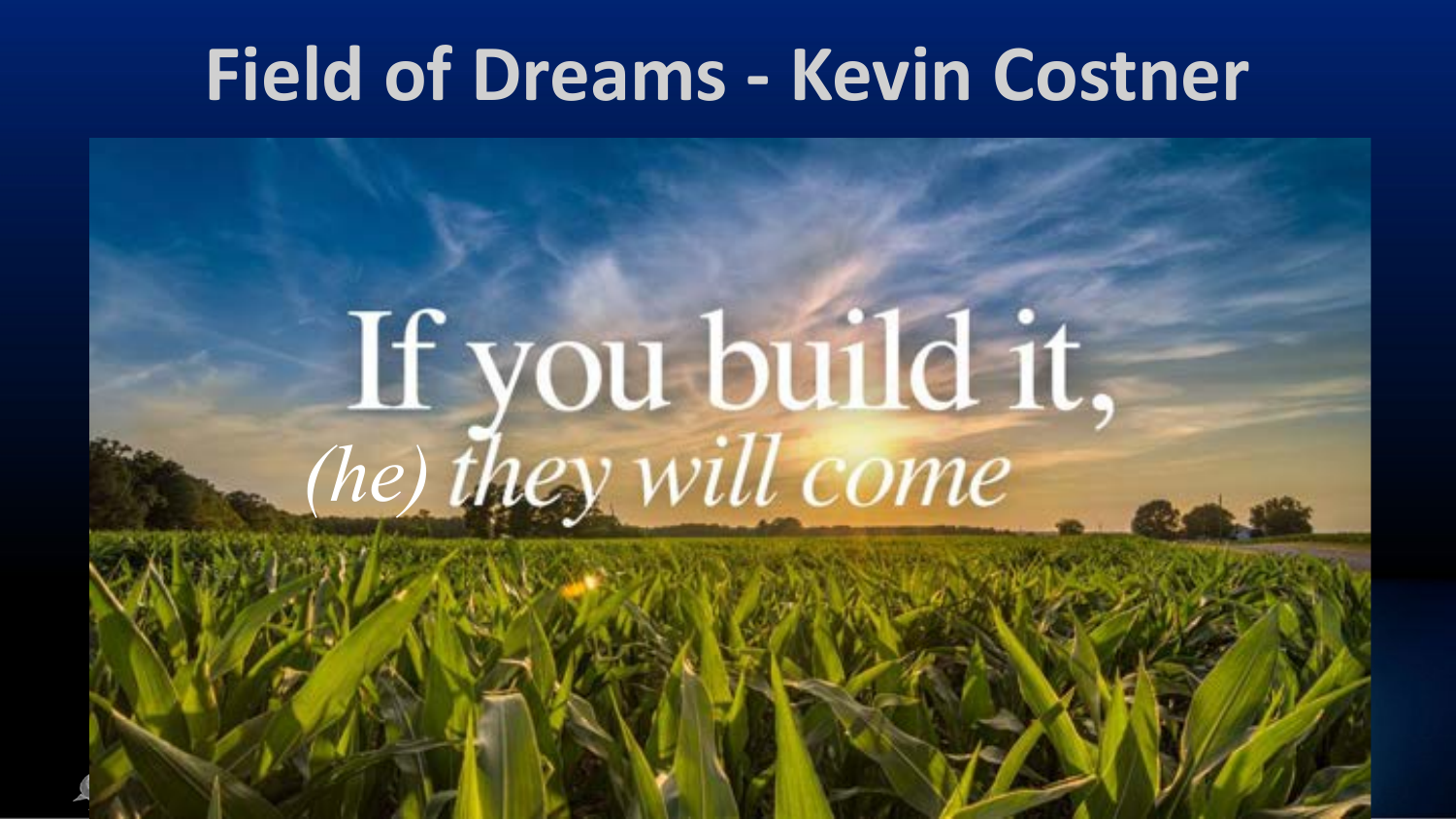#### **Sponsors**

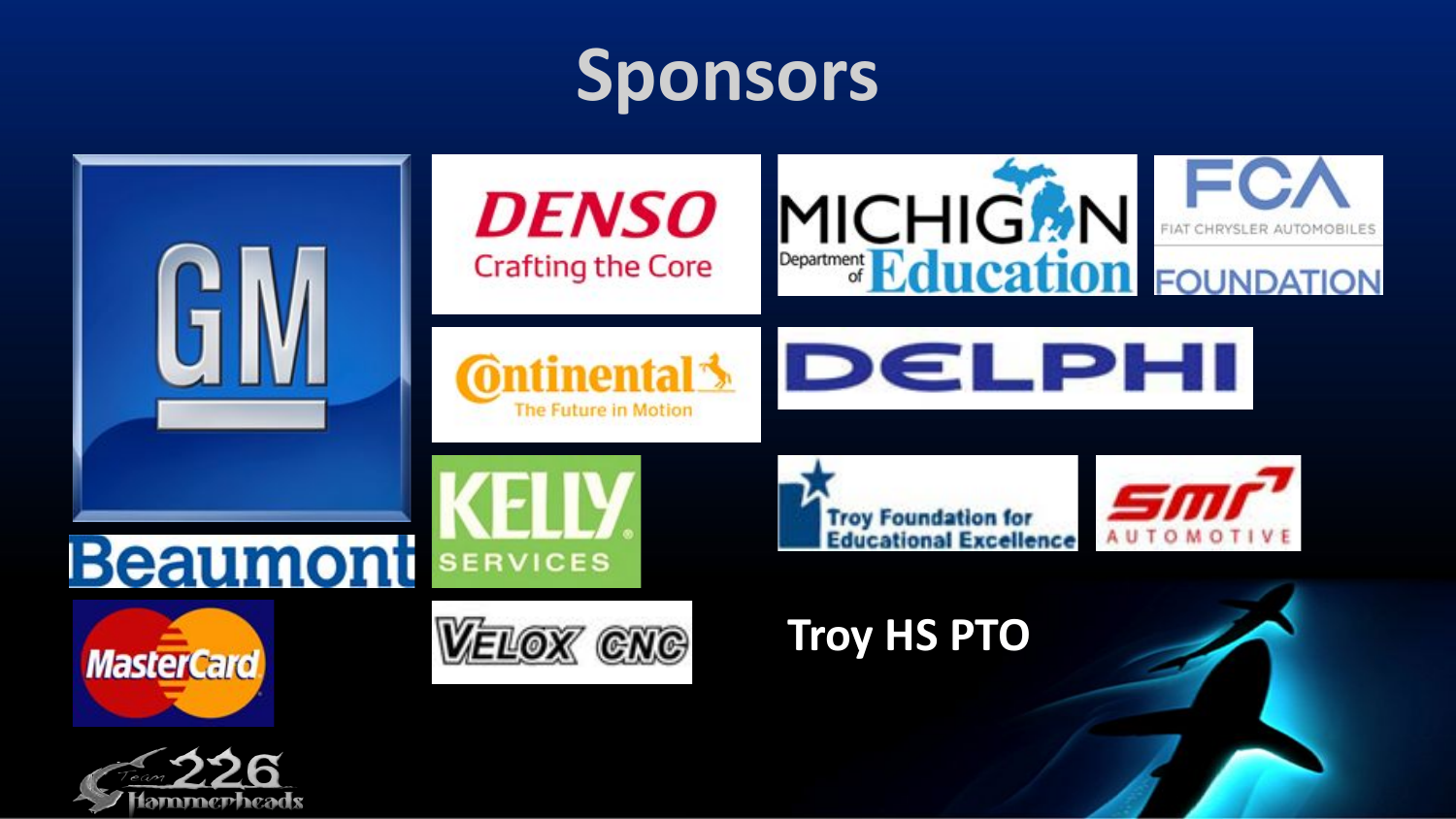#### **Resources**

- o FRC 2834 Bionic Black Hawks, Bloomfield Hills, MI
	- *» Partnering with your School District*
		- 2017 Championship Presentation
		- [http://www.team2834.com/uploads/9/6/7/4/96748426/2017\\_world](http://www.team2834.com/uploads/9/6/7/4/96748426/2017_world_robotics_presentation_2834webversion.pdf)
	- *» FIRST Outreach: How to Expand FIRST in Your Community and Beyond*
		- 2019 Michigan State Championship Presentation
		- <http://www.team2834.com/2019-fim-outreach-seminar.html>
- o FRC 503 Frog Force, Novi, MI
	- *» Host a Townhall Meeting <http://frogforce503.org/page-townhall.html>*
- o FRC 226 Hammerheads, Troy, MI
	- *» Implementing a FIRST Feeders Program*
		- Hammerhead226.org >> Resources